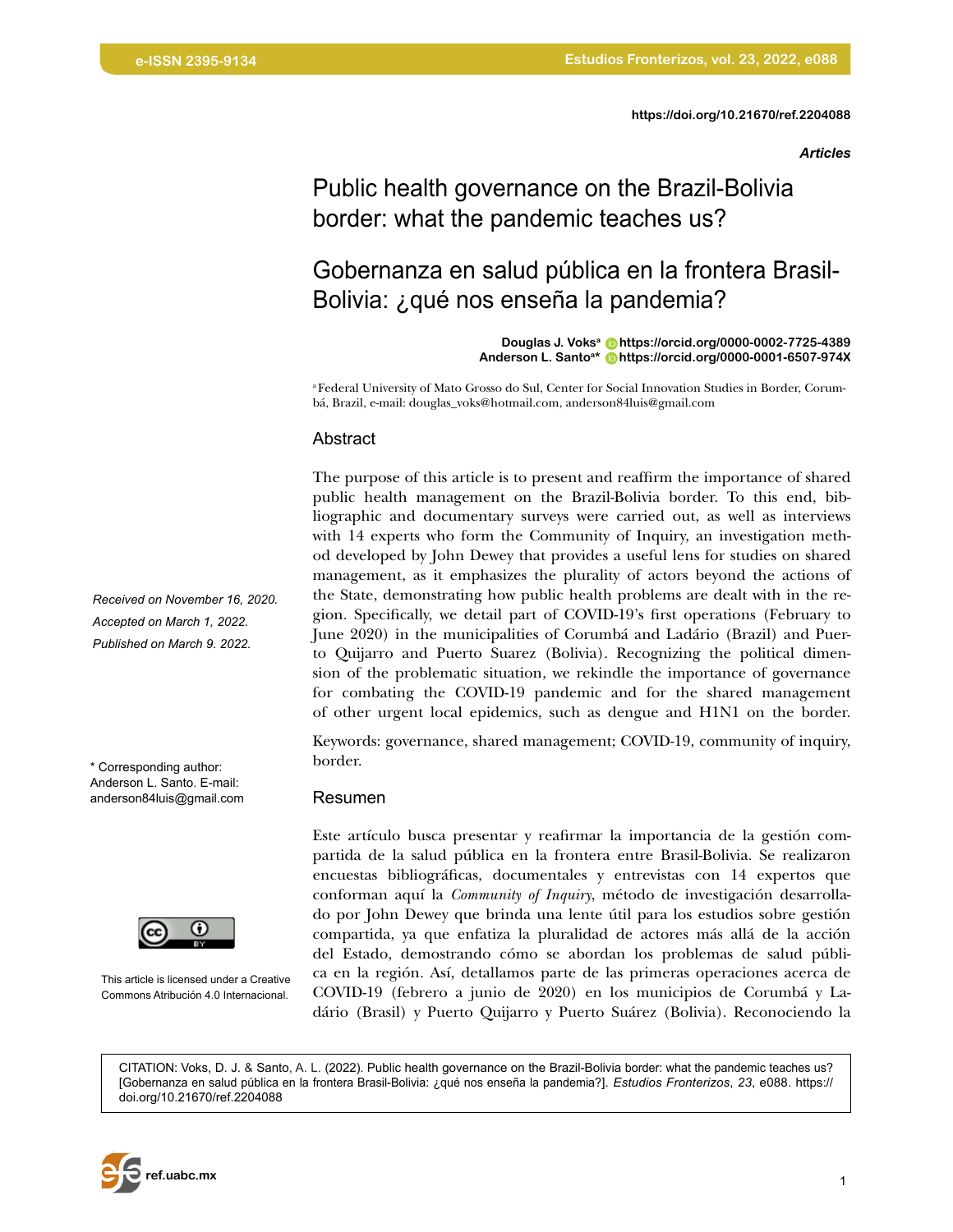dimensión política de la problemática situación, reavivamos la importancia de la gobernanza para combatir la pandemia de COVID-19 y para el manejo compartido de otros endémicos locales urgentes, como el dengue y el H1N1 en la frontera.

Palabras clave: gobernanza, gestión compartida, COVID-19, comunidad de investigación, frontera.

### Introduction

This article aims to present and reaffirm the importance of shared management of public health at the border. Through an *inquiry* process (Dewey, 1938), we present readers with part of COVID-19's operations on the Brazilian border (cities of Corumbá and Ladário) and Bolivia (Puerto Quijarro and Puerto Suarez), which led us to the following reflection: how rethinking about epidemiological surveillance services in border cities?

The emergence and diffusion of the COVID-19 pandemic generated a worldwide crisis among human collectives, which faced great uncertainty and are now in a problematic situation, of unusual proportions. Since December 2019, the uncontrolled proliferation of the disease caused by the SARS-CoV-2 coronavirus is leading the world society to face enormous challenges in the areas of health, economy, education, national security and many others.

In this pandemic, Brazil has been suffering the perverse effects of its continental size. In border zones, for example, the virus represents a catalyst for existing problems and revives an old national problem: the integration and development of the Border Strip  $(M)$ <sup>1</sup>.

Social isolation and the closure of the borders were some of the actions implemented by the Brazilian government to face the pandemic, following, the most necessary actions of the World Health Organization (who). However, when we talk about 'closure of the border', it is worth recognizing the size of the challenge. Brazil has 15 719 km of land border, which borders of countries in South America. In this strip there are 588 municipalities and about 10 million inhabitants. The country, however, despite this extension, has only 200 agents to police the entire border, that is, 1 agent for every 85 km² (Santo, 2018).

Given these continental proportions, COVID-19 exemplifies the emergency that challenges public administration, regarding its responsibility and the plans of emergency for this moment. If public problems are becoming increasingly complex, new negotiated orders need to be discussed in order to recognize an alternative to govern. That's because, COVID-19 resurfaces numerous epidemiological problems in this region (*Dengue*, H1N1, *Zika* virus and *Chikungunya* fever), in addition to respiratory problems caused by smoke from wild fire, which have reached the Pantanal since December 2019, whose burned area is equivalent to 15 times to the city of Rio de Janeiro (Cabral, 2020). Facts that demonstrate the social urgency to address public health issues in this region and that revive the importance of governance.



<sup>1</sup> The bs is 150 km wide parallel to the land dividing line of the national territory. It came up with Law nº. 6.634/1979, regulated by Decree nº. 85.064/1980, the content of which was ratified by the Federal Constitution of 1988, in the §2<sup>nd</sup> of article 2, *Registration of Brazilian municipalities with an area totally or partially located in the BS*.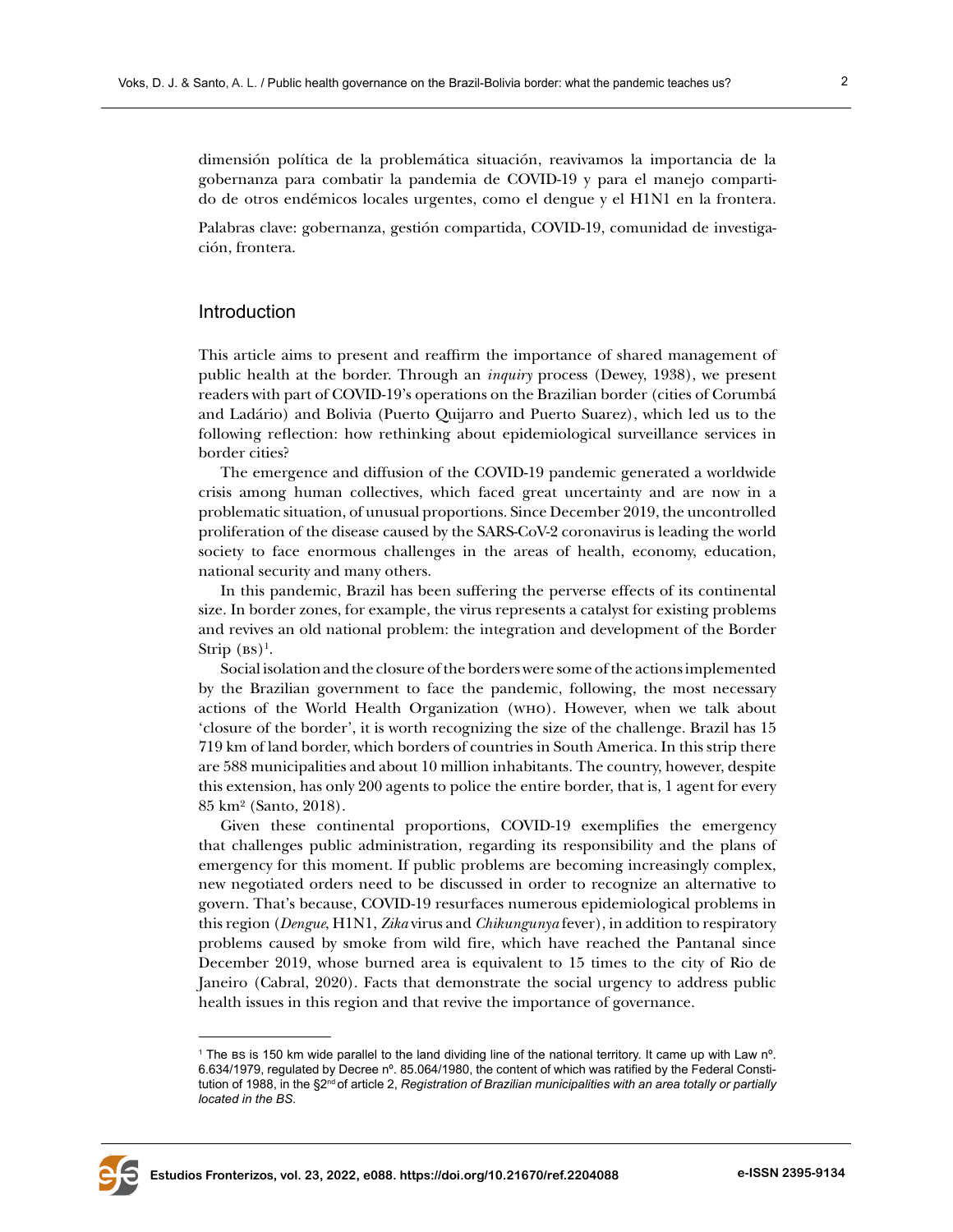In this study, governance is understood from Lascoumes & Le Galès (2012), that is, as shared management. An instrument for the coordination of various actors (public, private, civil society organizations, others) that, by means of rules and at different decision levels, seek to collectively build objectives, goals and results aimed at the wellbeing of society.

This work is divided into eight parts, starting with this introduction and the methodology. We then demonstrate that governance continues to be essential for public management, especially in border areas, however the counterpart is the low effectiveness in the participation and operationalization of democracy. Public policies are created, but not enforced. Xenophobia and other forms of prejudice, exist, directly affecting the individual's perception of seeing himself as a 'border citizen' and perceiving the other, in this case, the Bolivians who seek for medical care in Brazil.

Following, we present, in the form of theses, the visions about COVID-19 and public health at the border, the reasons that prevent shared management of health, and some of the conditions necessary for governance to represent an alternative public health management for the populations of this border who, despite their proximity, have difficulties to integrate.

## Methodology

The epistemic-methodological construction of this study (qualitative and interpretivetheoretical) was inspired by the pragmatic works of John Dewey, referring to participation, the notion of public, public problem and experimentation, which makes it possible to reconnect the Social Sciences to the practices of the actors, since emphasizes the deliberations and negotiations necessary for society (Shields, 2003). Through this focus, we seek to identify and analyze the collective dynamics and controversies that define the problem and the action to try to solve $^2$  it, through a *Community of Inquiry*, in which it is possible "to effectively examine how they approach problems, consider data, and communicate with different actors who work with the phenomenon in question" (2003, p. 510).

Methodologically, a bibliographic (in books and scientific articles) and documentary (journalistic data, technical health research, laws and public policies) survey was carried out based on the keywords presented in the abstract of this work, prioritizing a qualitative analysis of the data. Next, we identified and interviewed 14 specialists who form the Community of Inquiry here, presented in Table 1.

These specialists were identified from the bibliographical and documental review, and not chosen by chance. They are people who, in fact, were working on or researching the topic during the preparation of this research. There was a concern to maintain the confidentiality of these people, so that they will be represented, in this article, as C-1 (for Consultant 1; C-2; for Consultant 2 and successively for the other participants). Due to social isolation, queries were made via WhatsApp (video call) between August 26 and September 11, 2020.



 $^{\rm 2}$  More step-by-step details of this Dewey-inspired operationalization are described in the next section.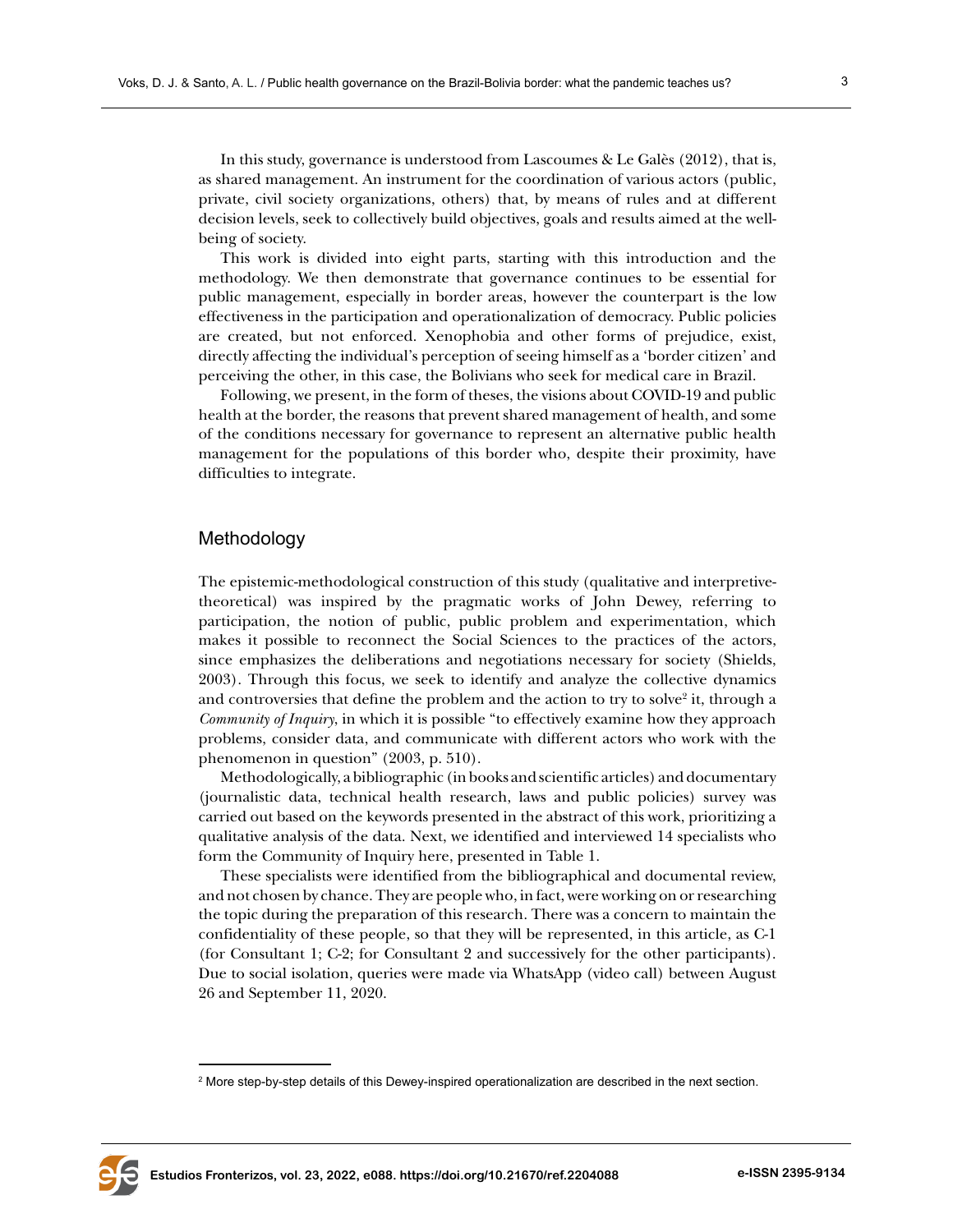| Consulted 1               | University researcher on Public and Border Management                                                                                       |
|---------------------------|---------------------------------------------------------------------------------------------------------------------------------------------|
| Consulted 2 and 3         | Public Health and Epidemiology at the Border Researchers                                                                                    |
| Consulted 4 and 5         | Public Health Doctors from Mato Grosso do Sul who were working on the<br>front line of the fight against covid in the region were consulted |
| Consulted 6               | Public Health Nurse from Mato Grosso do Sul who were working on the<br>front line of confronting covid in the region                        |
| Consulted 7               | Representative of the Public Defender of Mato Grosso do Sul                                                                                 |
| Consulted 8               | Representative of the Municipality of Corumbá and member of covid's<br>coping coordination in the municipality                              |
| Consulted 9, 10<br>and 11 | Teachers of the Municipal Network of Corumbá consulted                                                                                      |
| Consulted 12              | Social Organization that works with voluntary actions                                                                                       |
| Consulted 13              | Individuals infected with the virus                                                                                                         |
| Consulted 14              | Individual who has lost family members to the virus                                                                                         |

**Table 1. Description of the Community of Inquiry**

Source: The authors.

## Governance: an indispensable reference in contemporary discourse

Public management is going through a period of profound changes. Public problems, those disorders that affect a given collectivity and require its manifestation, such as COVID-19, do not cease to transform, thus implying the challenge of defining the general interest.

For Enjolras (2008), the general interest is not an absolute notion, but a social construction, which varies in time and space and affects everyone, not just consumers of a given service or commonweal. An example of this is *health services,* considered to be of general interest, in the means that, their availability or unavailability, affects the fundamental principles of a particular group.

In the case of Brazil, this is represented by the Federal Constitution of 1988, article 196: "health is the right of all and the duty of the State, guaranteed through social and economic policies aimed at reducing the risk of disease and other grievance and universal access and egalitarian actions and services for their promotion, protection and recovery". Thus, different organizations act to define the general interest. It is important to point that the "universal access" mean, in simple words, that health care is free in Brazil to everyone that is on its territory, including anyone that is visiting the country independently the reason, duration or legality.

In recent decades, socioeconomic changes have culminated in the reform of the State and its administration in several countries. In this, the political arena has diversified due to the pressure on politics carried out by different interest groups. These groups argue that current democratic practices are no longer capable of dealing with society's public problems. Thus, public management went from a *centralized system*, dominated by the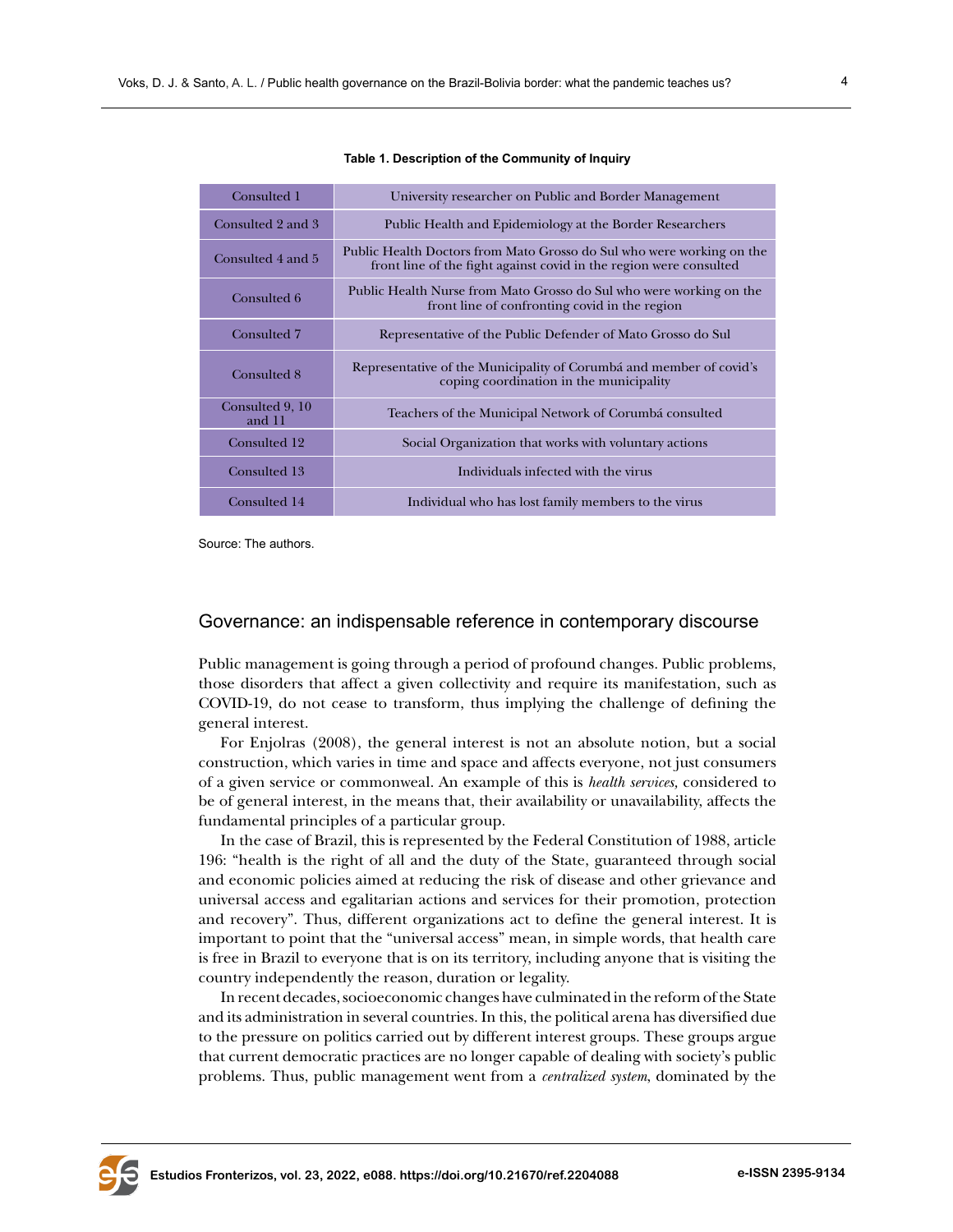actions of the State, to a *decentralized management system*, which includes an *institutional polyarchy* (Thoenig, 2008), breaking the boundaries between the public and the private; the local, the national and the supranational, and redefining the territory.

Thoenig (2008) teaches us that the perception of territory is central to the understanding of political institutions. Far beyond geographical limits, the territory is places and arenas, made and remade by individuals (territoriality). In this understanding, political institutions constitute territories for *public policy* and representation. In other words, the notion of *governance*, will try to explain how public and private actors will form networks of cooperation and shock, *public action*, to treat public intervention more openly.

The term governance is very diffuse and full of meanings, but today, "it seems like a hope shared by everyone" (Gaudin, 2002, p. 14). It is a reference for action, in which the State is open to different actors who, with diffuse ideas, arguments and needs, seek to outline, implement and achieve collective goals. It is an operationalization of public action that promotes democratic progress on the one hand (due to participation in public decision); and the efficiency of the management of another (implementation of public policy). For this reason, as argued by Gaudin (2002) and Hermet (2005), public action occurs through the fundamental triad: regulatory agencies, contract policies and public policy forum, involving public and private actors.

However, its use has become commonplace (Hermet, 2005). The celebration of governance, through cooperation and labor agreements, for example, has turned into a real war against the operationalization of national public policies and difficulties in economic redistribution. Another fact argued by Hermet refers to the false sense of participation, because, often, the need for quick changes led to the elaboration of centralized policies and decisions, with only the participation of the State, except when there are some experts, not promoting the progressive learning and the democratization of participation.

To understand participation, it is necessary for local interactions to establish continuous connections with the global debate. In this relationship, the practices emerge and demonstrate the experiences of facing and "governance of the current public problems, which generate conditions, resources and opportunities for change, but also for inertia and stagnation, in terms of promoting new styles of development" (Andion et al., 2020, p. 184). The practices demonstrate the participation of the actors in different groups, and how they co-produce products, or services and commonweal.

However, according to Dewey (1927), not every agenda manages to form a public, after all, there is a nebula cloud over democracy. For the author the low, or no participation of individuals in public life, compromises the strengthening of the democratic state. In '*The Public and its Problems'*, Dewey sought to "understand how a great society of individuals can become a great community—active in democratic life" (1927, p. 134).

This work, from 1927, remains current for us Brazilians, because the public is in *eclipse*, motivated by technological, social, cultural advances and by the conformity with political life. This eclipse is caused by the confluence of these elements and the great challenge is to remove the public from this state, which will only happen, according to the author, when the public discovers its own identity.

For Dewey (1938, 2011), reconstructions are necessary, a change in the communication between the State and society; in addition to the role of education, as defended by Paulo Freire (1987), which must have a popular culture method,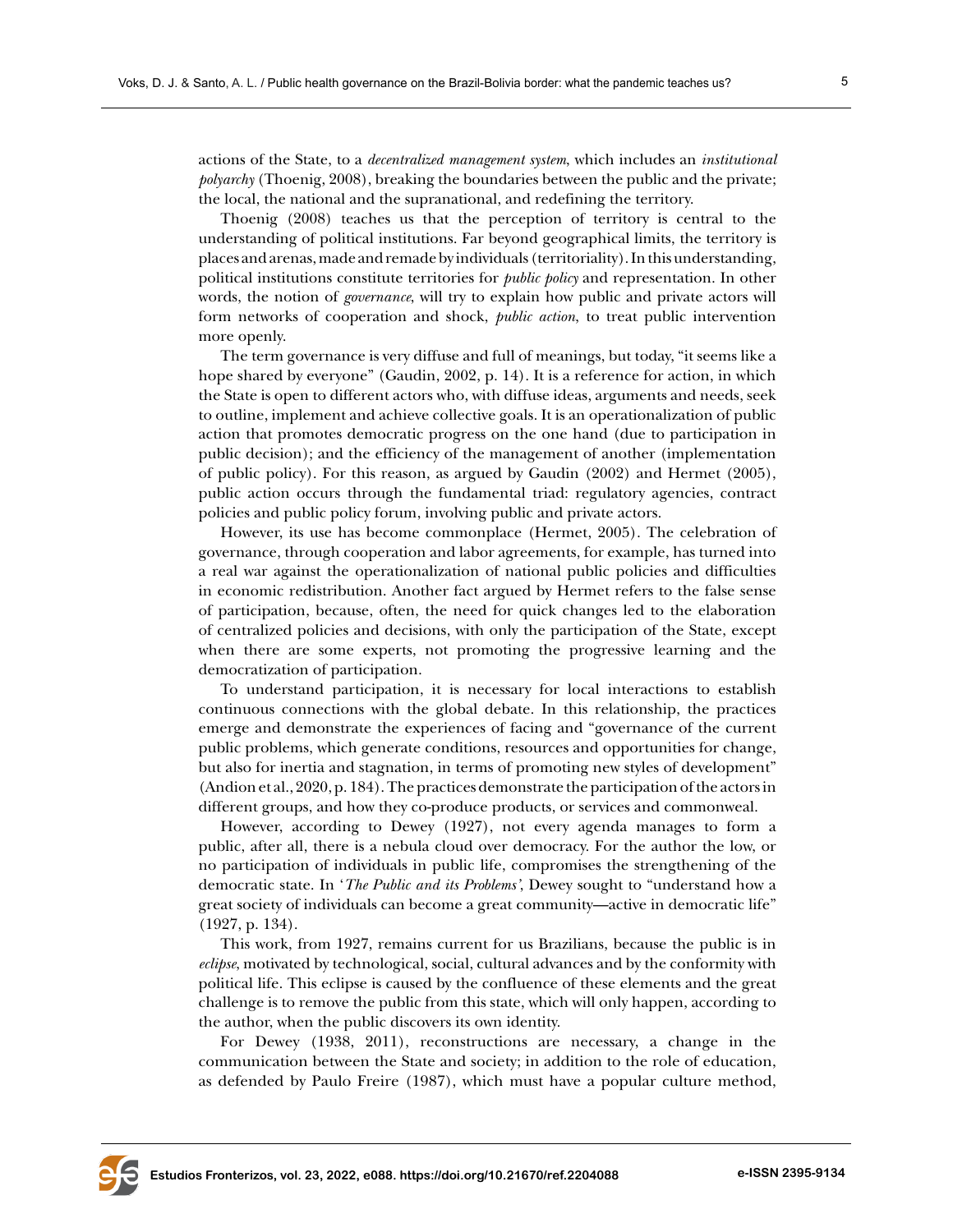which raises awareness and politicizes our people, based on his own experience. In this process of falling asleep, or eclipse, science gains prominence. Reconstruction requires the transfer, to moral and human themes, of a type of method by which the understanding of human nature becomes essential. Science has a fundamental role in producing knowledge through theory and practice, in addition to discussing the place of participatory democracy in public management. We are facing what the author called the *Community of Inquiry*, the formation of knowledge through scientific inquiry.

At first, like all research communities, the focus is on identifying the *problematic situation* (qualifying a disturbance or disorder as problematic) and *publicizing* it (numerous activities that lead to the constitution of the public around the problem). For Shields (2003), the problematic situation is a catalyst that allows the constitution of the community, generating a reason to carry out an investigation. Community members bring a scientific view of the problematic situation, through data collection, hypotheses and data interpretation. The results generated can even be used by the State. But it is worth remembering that governmental matter, such as education and health, are also technically complicated issues to be handled by specialists.

For this reason, Dewey (1927, 1938) warns that an exclusive community of experts, in which the masses do not have a chance to participate and inform their dilemmas, will become an oligarchy managed in the interests of the few. For the author, free and voluntary collaboration is necessary for the success of the community, which will depend on the cooperation of various actors, not just experts.

In this understanding, experts need to comprehend how a collective dynamic creates fields of experience, in which scenes are presented, argued and justified by the actors, who try to inscribe their causes (Cefaï & Terzi, 2012). Sooner or later, this problem will involve State public bodies, such as city halls or the public prosecutor's office. For this reason, the analysis of the trajectory of the public problem demands reknowing the public policies and laws in force, since this problem is transformed over time and institutionalized through judicialization, when the State will have/must have to 'solve' the problem.

In these new relations between the State and civil society, spaces for social participation were established, such as the National Conferences (Avritzer & Souza, 2013), which expanded and redefined participation. New actors were emerging and being recognized; new rules and understandings began to guide the State's action.

After a period of 20 years (mainly between 1995, the beginning of the Fernando Henrique administration, passing through the Lula government, until Dilma in 2016), specialists, such as Avritzer & Souza (2013), argue that, in a political context favorable to social movements, political participation has grown since redemocratization. There was a greater deliberative dynamic with the State and necessary conditions for discussion, articulation and the elaboration of public policies. Since the 2016 Coup, nevertheless, we have seen an inversion of these conditions, and the assumption of a malaise in democracy (Avritzer, 2018). In the midst of great instability and national political polarization, several conferences, forms of organization, representation and participation were dismantled. This causes a great setback and problems of effectiveness in the participation and operationalization of democracy.

In the next section, we describe COVID-19's operations on the Brazil-Bolivia border and the effects on the border closure process, which is so porous that it puts at risk not only the local population, but a good part of the population of both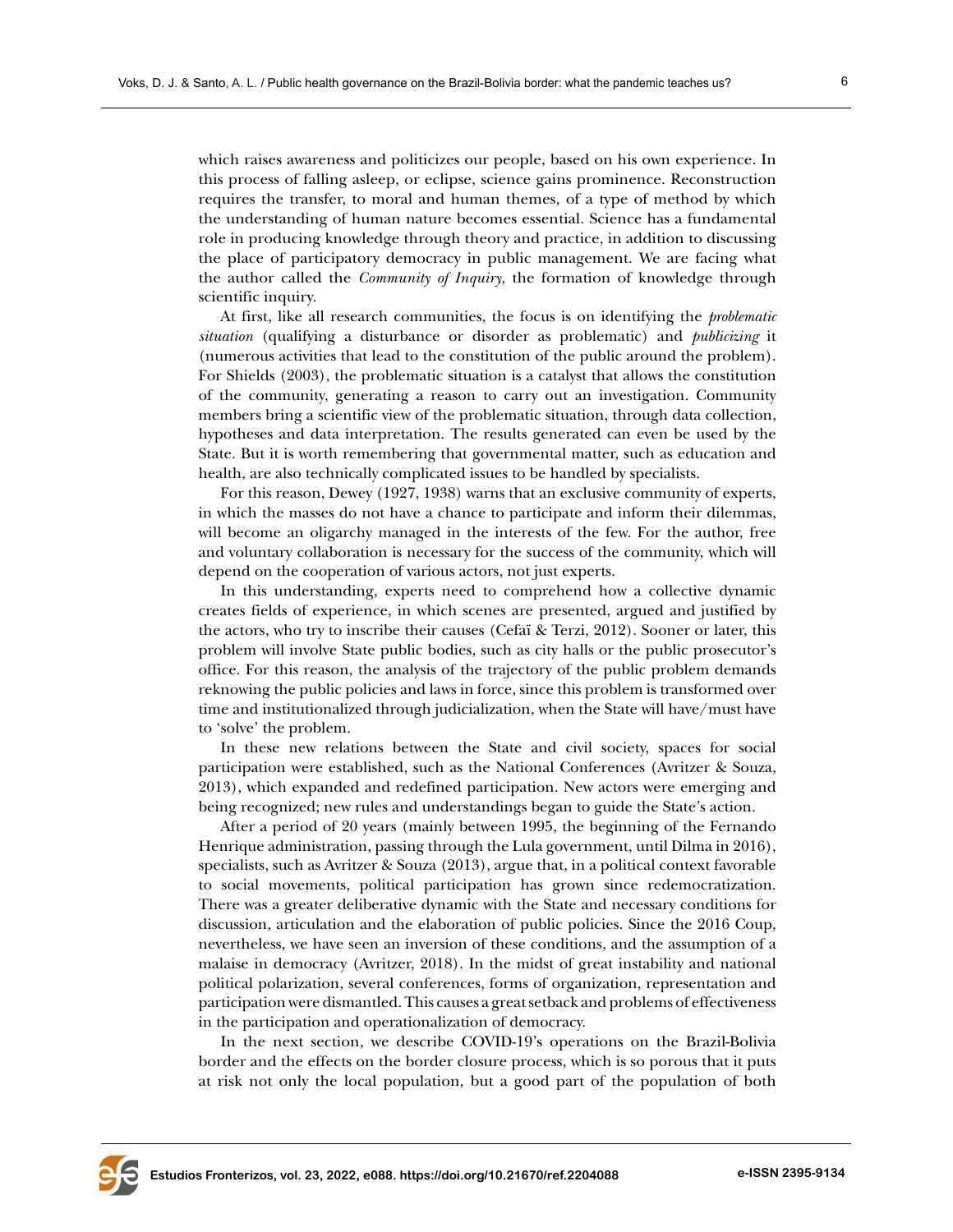countries, since the border is the gateway to a flow that spreads throughout the national territory. The challenge is to describe these dynamics and institutional means as they occur (Cefaï, 2009).

## Border, shared management and epidemiological problems

When studying Brazil's borders, it is worth recognizing that, for the most part, they had exclusively security and defense functions in the national territory. Historically they have not been priorities for public policies (Santo, 2018). This focus only changed in the late century xx, under the influence of global regionalization, which culminated in the formation of numerous agreements and development blocks.

The understanding of boundaries is constantly subjected to a profound discussion and reframing. In this work, the border is understood as a *space of life*, marked, at the same time, by inequalities and cultural diversity. The *border zone* is composed of a cluster of cities located in the fs, from two or more countries, which concentrate inhabitants, housing, leisure, education, diverse sociability, economic activities, etc.

Public management in border zone suffers direct action from the historical and cultural ties of neighboring municipalities, in addition to the current social and commercial dynamics and other interactions of border populations (Santo & Voks, 2020). The border demands the presence of the State for development and integration to occur, otherwise, the lack of collaboration between countries and the lack of dialogue, celebration and operationalization of diplomatic (led by the federal government) and paradiplomatic (led by subnational or regional governments), can directly impact the lives of the people who live there.

For Santo et al. (2017), shared management in border zones can happen through *'cross-border cooperation agreements'*, signed at the federal level, between two or more countries; or through *Comitês de Fronteira* (Border Committees), a space for binational dialogue, celebrated at the federal level and headed by the respective consul of each country. However, according to the authors, the cooperation agreements are mainly intended for large projects, such as commercial and infrastructure agreements (construction of ports and highways). The committees, on the other hand, deal with guidelines related to drug trafficking and vehicle theft. In addition, the committees have a discontinuity of functioning, weakening local politicization. In other words, there is no discussion of more substantive agendas that prioritize the life of the border, such as education, health, tourism, environment and others.

With about 160 thousand inhabitants, 45 thousand on the Bolivian side, the Brazil-Bolivia border (Figure 1) has an intense cross-border flow (Costa et al., 2018), which favors socio-cultural and economic exchange, but also supports networks of illegalities. In this way, proximity creates particular norms that often reflect new territorialities.

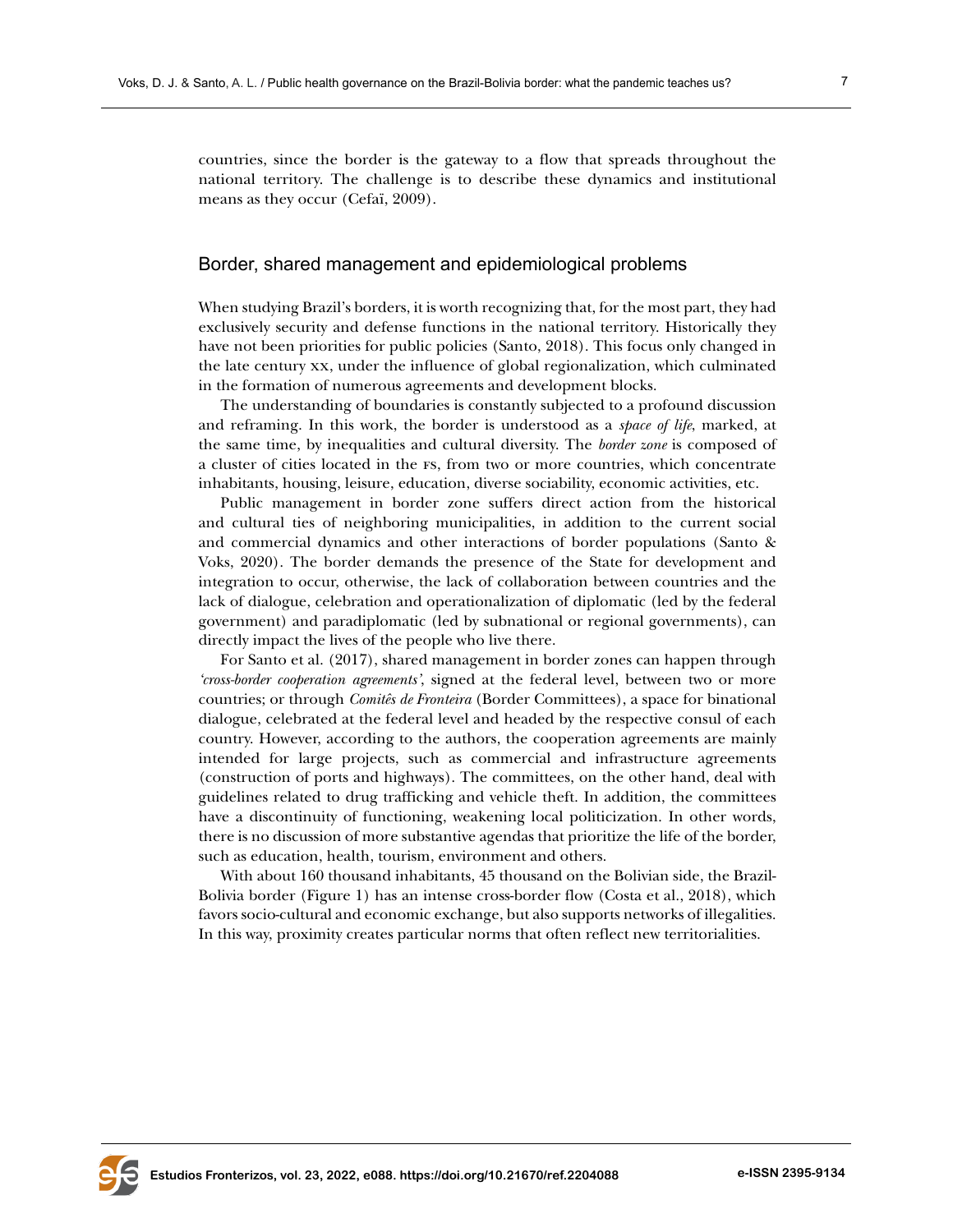



Sorce: Santo, et al., 2017, p. 33.

With regard to public health, there are serious epidemiological problems on this border, especially regarding Dengue and H1N1, which, until February/2020, totaled, on the Brazilian side, in 1 500 cases and 2 deaths; on the Bolivian side, 399 cases and 2 deaths. There are also numerous reports of *Zika* virus and *Chikungunya* fever. These numbers may be much higher, due to the possibility of unconfirmed cases, of those who die unknowingly, of those who did not seek medical help, or of asymptomatic cases (Cavalcante, 2020).

With so many epidemiological problems, the scenario, due to the wild fire in the Pantanal (green area in Figure 1), which tripled, worsened between the months of January to August 2020. More than 1.250.000 hectares (about 4.826.28 square miles) of vegetation have been destroyed. In February 2020 alone, Corumbá recorded more than 3.000 fire outbreaks, placing the city at the top of the national ranking of wild fire. Experts point out that this is already the worst wild fire in the last 20 years. In order to have a dimension of this historical problem, in 2019 334% more fires were registered than in 2018. Consequently, the temperature increased to 6ºC and the rains decreased 25% (Dantas, 2019).

The problem becomes a *neighbors' game*, in which Brazilian and Bolivian mayors place, at certain moments/narratives, 'blame' on each other about respect to the burnings, as if the fire respected the international limit. The population suffers from the consequences of smoking, with a 40% increase in the number of emergency room visits in the city, due to respiratory problems.

Dengue, H1N1, *Zika, Chikungunya,* respiratory problems and now COVID-19, have similar symptoms: high fever, runny nose, cough, body aches and difficulty breathing (Coronavirus Brasil, 2020).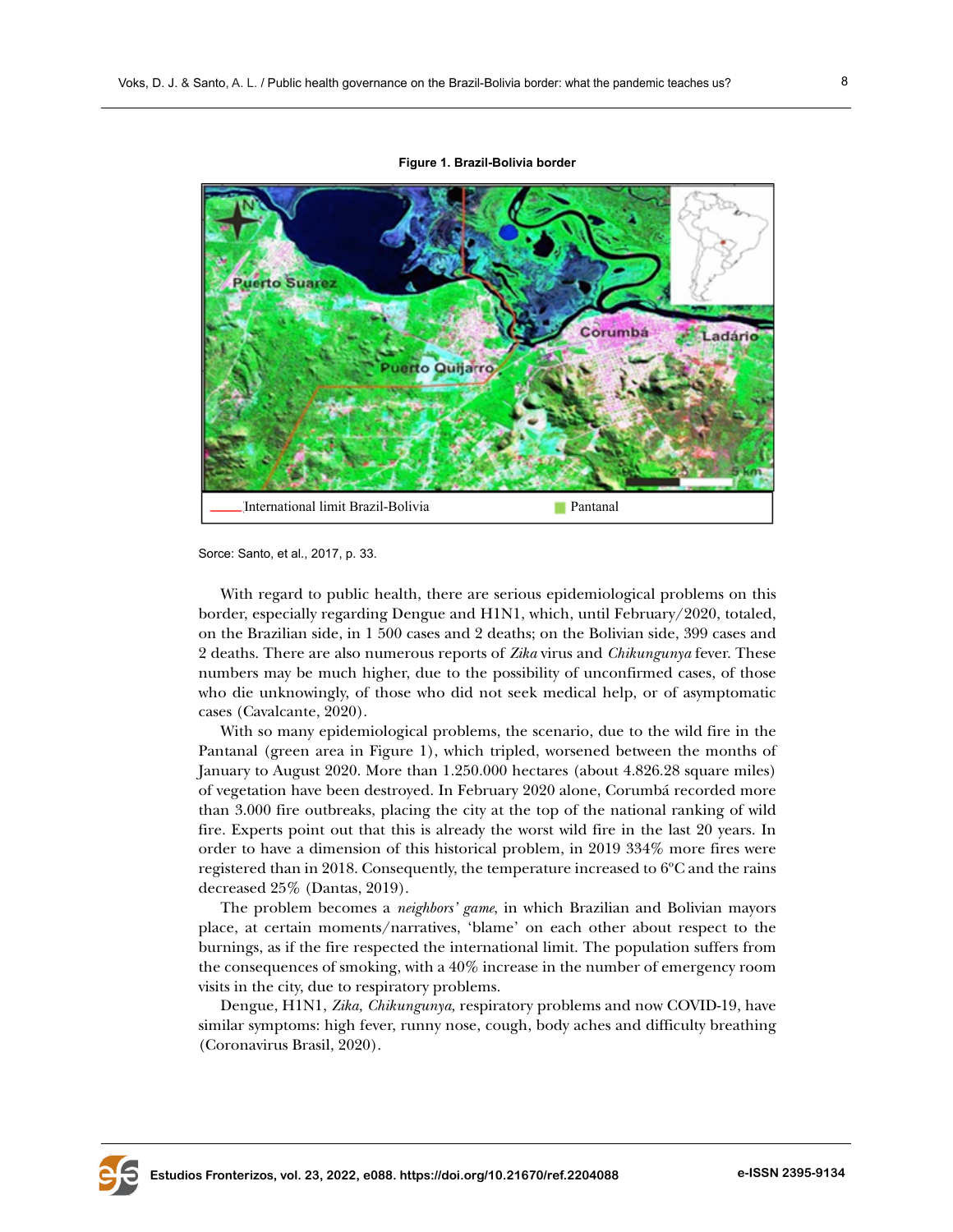It is in this scenario that COVID-19 represents a catalyst for problems at the border. It increases the demand in the health area, requiring more beds and treatments, in addition to rekindling xenophobia<sup>3</sup>, in which case the unfamiliarity about transmission, control and intolerance are verbalized by the population. The government, on the Brazilian and Bolivian sides, prefers to understand these questions as a problem that refers to the other side of the border. Operations are slow to start, as in the case of fire fighting. And, in a year of municipal elections in Brazil, COVID-19's operations in Corumbá and Ladário follow the pace of other Brazilian municipalities, marked by dysfunctions and limitations, since social isolation, for example, is not being carried out to the letter.

To date (11/13/20), 6 064 cases of COVID-19 have been recorded on the Brazilian side; and 110 cases on the Bolivian side (up to 5/8/20, most recent data). But the consequences of this pandemic are already numerous.

# The *critical moment* and COVID-19 operations on the Brazil-Bolivia border

On March 19, 2020, around 7:00 pm, there was a generalized panic that was intensified by WhatsApp groups in Corumbá. The information circulating was about a Bolivian woman infected with COVID-19, who was coming by bus from São Paulo, about to land in Corumbá. The news materialized a few hours later the bus being escorted by the Federal Police. The passenger in question was a young Bolivian woman, with symptoms that led her to believe that she could be infected with the virus, but the confirmation was missing. This *critical moment4* was sufficient to create a scandal (Boltanski & Thévenot, 2006), and this easily became a violence, the xenophobia. Residents immediately sentenced, via WhatsApp and local media that the virus had arrived at the city and it was the Bolivians' fault (Alves, 2020).

Until that moment, there was no confirmed case of COVID-19 in Corumbá; just a few suspicions. Schools, universities and commerce were partially closed and a decrease in the number of people on the streets marked the city's scene. Yet, this decrease in the circulation of people was not only due to fear of the disease, but also due to the decision of the Bolivian government to close the border with Brazil, interrupting a large flow of people.



 $^3$  According to Sayad (2004, p. 16), it is in moments of crisis that the true image of immigration is revealed. "The immigrant only exists in the society that he calls it, from the moment he crosses his border and steps on his territory". In turn, xenophobia, racist violence distilled to immigrants, arises, according to the author, when it is perceived as a 'parasite', which invades the new system (in this case, Brazil), becoming a problem for the country (public health).

<sup>4</sup> *Critical moments,* according to Boltanski & Thévenot (2006), are critical activities and moments of crisis that arise, from time to time, through discomfort, when people realize that something is wrong, or that they can no longer live with a given problem. In this, the actors end up trying to debug actions and practices that can impact their social bond. *Scandals* are evidence that happens in the lives of actors.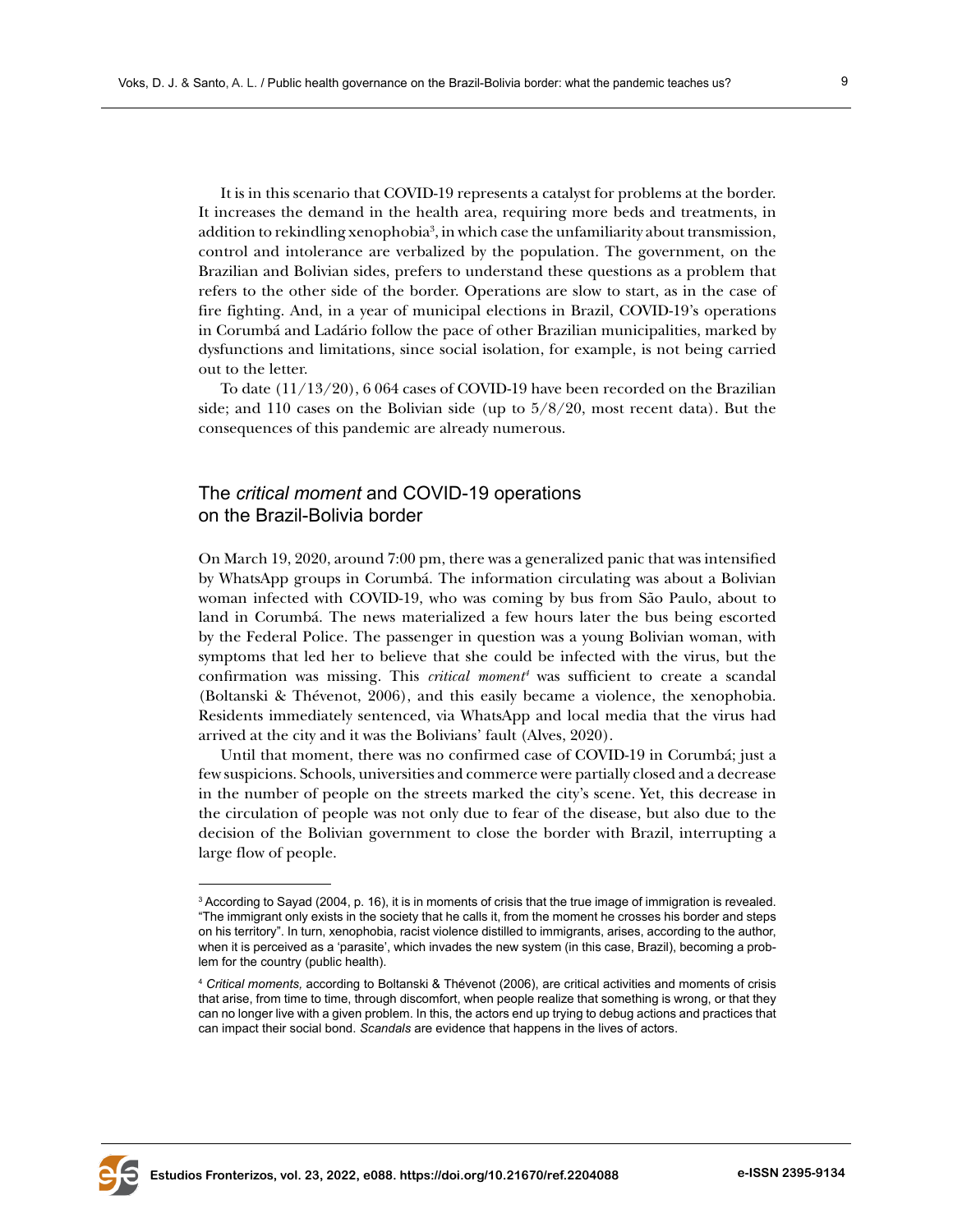Even with the border closed, the Bolivian authorities organized to receive the young woman. Exams were carried out in Brazil and also in Bolivia. Two days later, the results confirmed that she was not infected. At that time, a large part of the Brazilian population saw, as the best form of prevention against COVID-19, the closure of the border by Brazil.

Until March 19, Bolivia had 12 confirmed cases, all far from the BS. In Brazil, the number was 647 cases. The data showed that the transmission of the virus in Brazil was on a large scale, including community transmission, which triggered a warning about the imminent spread of the virus. However, in the popular imagination, the problem and the risk were in Bolivia; hence the urgency and the need to close the border. In the media, this fear was reinforced by numerous reports, such as that of a local newspaper:

Not even with the tightening of the border closure in Bolivia with Corumbá has prevented Bolivian patients from being taken to the city hospital, which can be overwhelmed in times of pandemic. The constant sending of patients coming from Bolivia has occupied about 30% of the visits made by the city's hospital, and this has generated a lot of concern for residents, who fear being left without medical care in times of coronavirus. One resident questioned the attitude through social media: "*How long will Bolivia see Corumbá as a deposit for patients? The authorities need to take a stand and impose a limit; we Brazilians, who paid this bill and would, in theory, have the right to a dignified service, did not receive it as it should be. Are we also going to have to bear the cost of assisting foreigners?*", He asked. (Alves, 2020)

The idea that the problems came from across the border was reinforced with the announcement of the repatriation of 750 Brazilians who lived in Bolivia, mostly medical students. These Brazilians are not necessarily from Corumbá; on the contrary, the vast majority are from São Paulo, Minas Gerais and other regions. In the early hours of April 3, federal and state agents, staff from the Brazilian Army and the Corumbá city government began the process of screening for returnees who crossed the border (Sousa, 2020a). Initially, 500 people went through the IRS, but the sanitary measures adopted were doubtful. The procedures focused on checking documents, collecting information (such as origin, final destination in Brazil and contact phone) and checking the temperature. Then, these Brazilians were sent to the state capital, and from there they went to their destinations in the rest of Brazil.

We see, in this problematic situation, an inefficiency of the Brazilian government. People traveled for hours until they reached the border. Local epidemiological experts and who indicate that they should have been sanitized, fed and tested in relation to COVID-19, in order to identify the person who should remain isolated (Coronavirus Brasil, 2020). But all were directly directed to the capital, in a six-hour trip. At that moment, a trace of possible transmission of the virus can be observed, after all, along the route, there were stops for people to eat and, already in the capital, they were directed to the bus station, a place with a large flow of people. From there they spread throughout Brazil. Knowing the high transmission capacity of the virus, the

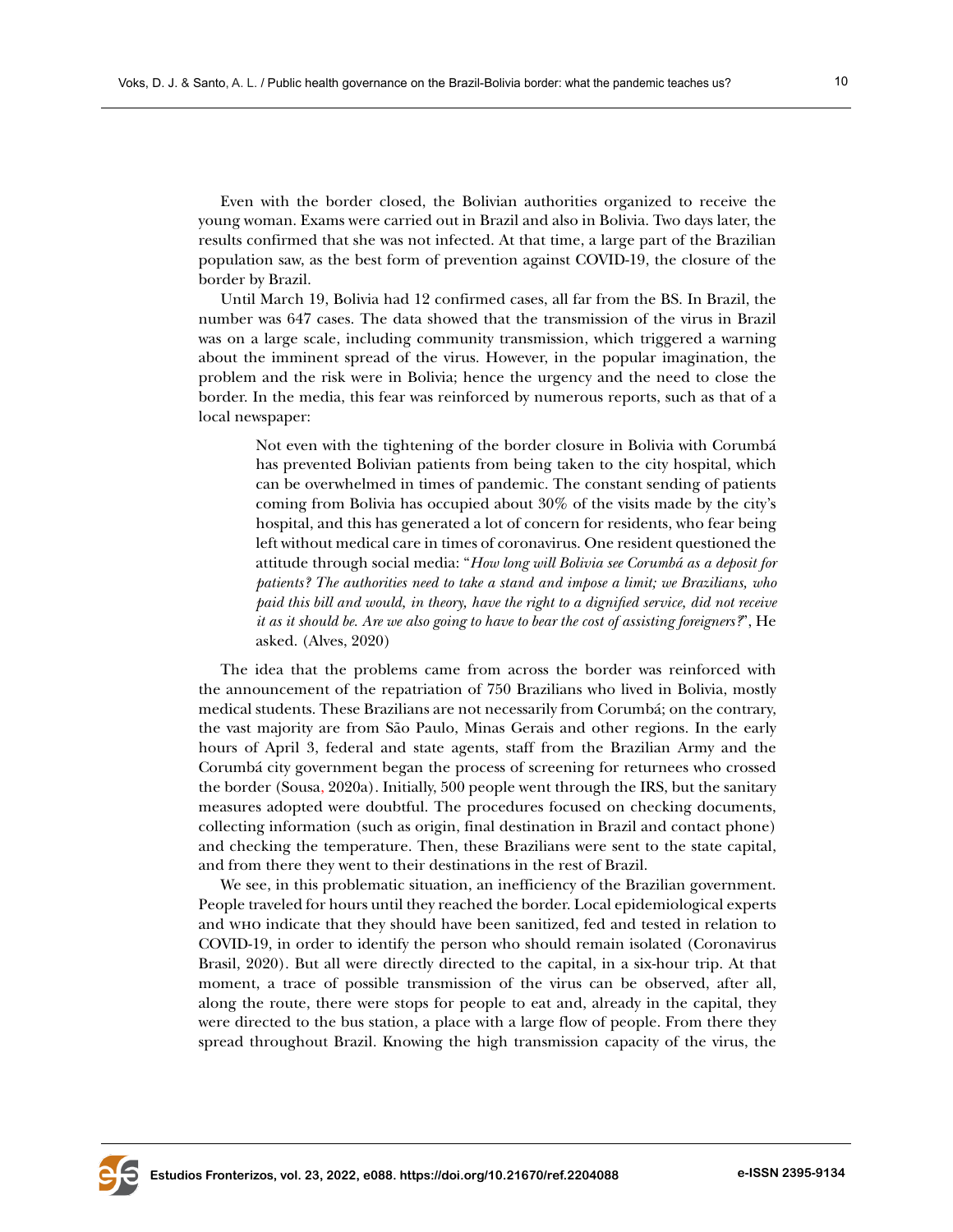approach adopted by the federal government is inconsequential, due to the danger of contagion/transmission.

In Corumbá, once again, the population's feeling was of fear and indignation, because, even in the case of Brazilians, with a legal right to enter the country, the opinion was that the border should be totally closed, under the justification that the virus could come from the neighboring country. In Bolivia, the feeling was the same. Military occupied the streets of the cities and guided the population on the prevention measures imposed by the country. One of them was the closing of the border (3/19/20) (Sousa, 2020b). That same day, in interviews broadcast by social networks, Bolivian military's, under the justification of protecting people and saving lives, stated:

There will be medical, migratory, police and military control. Suspected cases of coronavirus in this city [Corumbá] are a danger to Bolivia. And that [the crossing] will not allow. We don't care about commerce or anything. What matters is saving the lives of Bolivians. In case of symptoms, people will not pass, as we are harmed. Brazil is not doing anything; that's your policy and that's why we have to take care of ourselves. If there is a case in Corumbá, we will close the border completely (Bolivian military in interview, excerpts).

It is worth mentioning that, in the state, the isolation rate until August/2020 was 35.5%, the third worst in the country (Frias, 2020). The first case of COVID-19, across the border, was only confirmed on April 6, in Corumbá, by a man who had no contact with returnees or Bolivians, but was in contact with a tourist from the northeast of Brazil, possibly being this is the cause of the contamination. This exemplifies that the danger does not come only from the neighboring country, but from people's own misinformation and resistance to adhere to social isolation, thus revealing the existing xenophobia in the city, with the idea that the problem is always the other. While the border was open, fear was widespread; the moment it was closed, the fear subsided, and people broke through social isolation.

Closing the border can give the national population the idea of security, of forced isolation. But it is illusory to believe that this closure could reduce the flow of people between the two countries, because, through the 'pores' (Santo, 2018), the daily and mobile flows that characterize the border continue. Police approaches generate mechanisms that lead people to circumvent the very few areas monitored by agents, as has been happening with Bolivians who risk taking clandestine routes to obtain medical care in Brazil (G1, 2020). Many are deported. Others manage to enter.

On both sides of the border, there is a feeling that problems always arise because of the other (Melo, 2020). Blaming this other is a more practical way of relieving our responsibilities as citizens, who, at that moment, should follow who recommendations, with social isolation, when possible, with the use of masks and extra hygiene, thus reducing contagion and spread of COVID-19.

So many problems in public health generated commotion, conflict and even silence in the local sphere, which ended up affecting the operationalization given to the prevention of COVID-19. In the first days of social isolation in Brazil, the numbers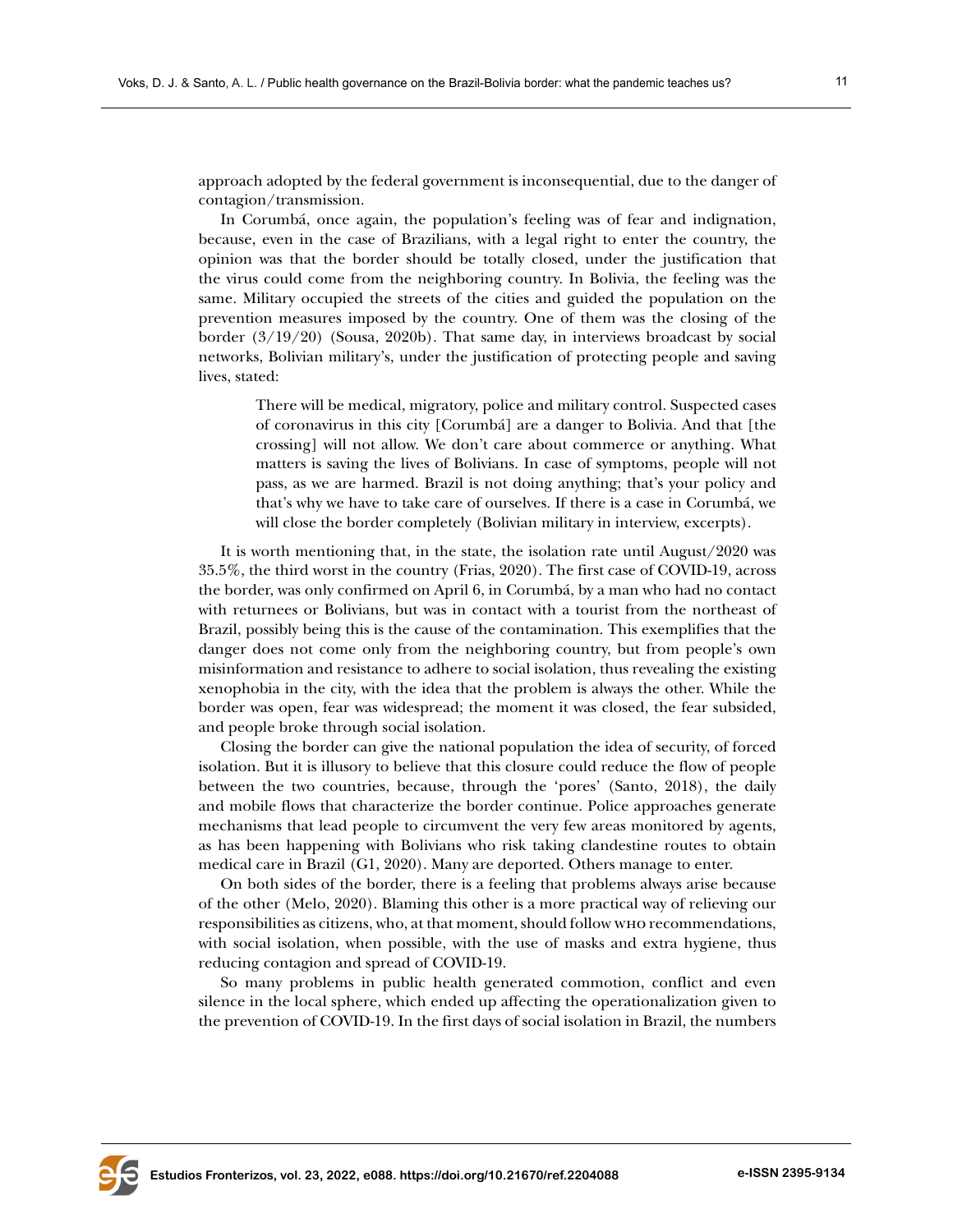of contagion and death caused by Dengue and H1N1 were used emphatically as examples to prioritize local endemic diseases, and not the possible effects of the pandemic. In addition to justification for not isolating (resisting) and closing trade, minimizing COVID-19.

# Visions about COVID-19 and public health at the border

According to Cefaï (2007), a public problem does not occur in a vacuum, it is pre-formatted by precedents. In this logic, it is possible to relate that the current problems caused by COVID-19 on this border are ancient, and revive so many others. Methodologically, we can look at problems around public health from two angles. First, by identifying public policies and international agreements that aim to transform the public problem into a political problem, when it is included in the agenda (Lascoumes & Le Galès, 2012). Second, identifying the community of inquiry (Dewey, 1938; Shields, 2003), described above in Table 1. Everyone was asked to answer the following question: *Are the cities on this border doing their best to prevent the proliferation of COVID-19?* (What could have been done? What are the consequences?).

The main arguments, in this sense, will be exposed by five theses.

a) Identification of public policies: Public policies are even created, such as the *Sistema Integrado de Saúde das Fronteiras* (SIS-Fronteira),<sup>5</sup> which emerged in 2005, with the objective of promoting the integration of health actions and services, the organization and the strengthening of local health systems in border municipalities. It is a legitimation of the *Migration Law* nº 13.445/2017, which refers to the State's responsibility to guarantee basic social rights to citizens, regardless of their nationality.

The SIS-Fronteira provides, for its operationalization, the creation of working groups on both sides of the border. However, the lack of disclosure is pointed out as the main limitation of the project, as described by Ferreira et al.

Regarding the understanding of sis-Fronteira and the role of Corumbá in the project, the most recurrent response among respondents was that service providers are unaware of what sis-Fronteira is. Among the justifications presented are: lack of disclosure of the project and the origin of the majority of health professionals in practice being from other municipalities and, therefore, they do not have an understanding of what it is to work in a border municipality. (2015, p. 78)

Experts consulted in the health field (C-1; C-2; C-3) have pointed out that the project has not been put on paper; the groups have not yet been created yet and many health professionals are even unaware of the proposal. Therefore, they highlighted the need to resume and operationalize the sis-Fronteira.



<sup>5</sup> Translation: Integrated Border Health System.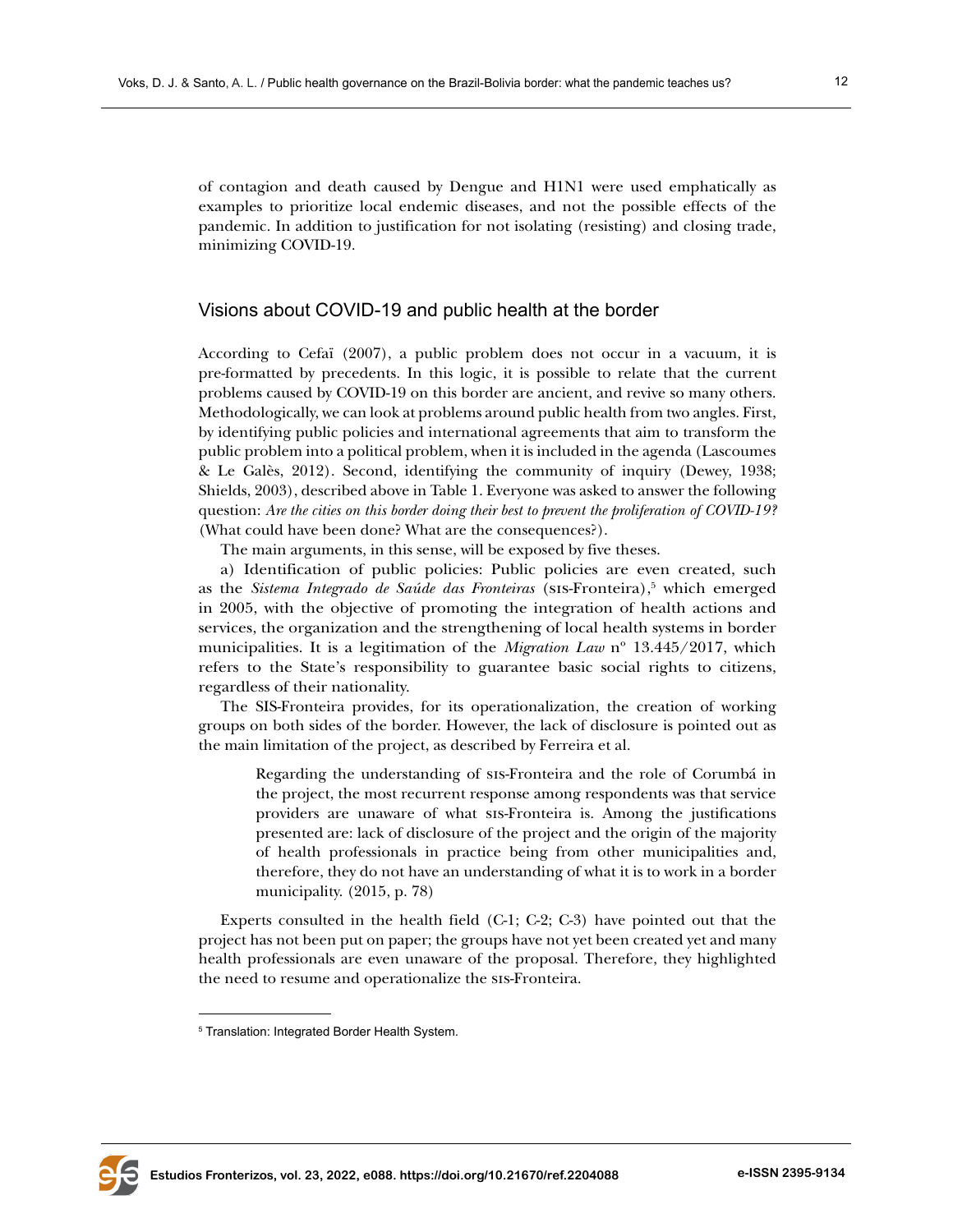Alongside this project is the *Acordo Interinstitucional de Cooperação em Saúde na Fronteira Brasil-Bolívia*<sup>6</sup> (AICSF), formalized by the Ministries of Health of Brazil and Bolivia, in October 2017, with the objective of stimulating the development of mutually beneficial actions in the area of health.

acisf proposes to create and implement working groups that can act on several fronts, such as the exchange of experiences; exchanges of information about programs and projects; promoting community participation and the organization of health services; and, the one that most called attention in COVID-19 times, the "*strengthening, in the border zone, of epidemiological*, sanitary, environmental surveillance, traditional medicine and other topics *considered relevant by both countries*" (Ministério das Relações Exteriores, 2017, art. 1, point e).

However, two recent studies, by Ferreira et al. (2015) and Krüger et al. (2017), point out that both programs were doubtfully implemented generating an unprovable result, as also reported by experts C-2 and C-3, consulted in this research.

It is true that idealizing international projects and agreements are challenging, since different legal systems coexist, aside from the financial issue, the availability of beds, the human resources to provide care, in addition to the lack of public policy and the difficulty in perceiving the 'other'.

These difficulties, notwithstanding, should not be perceived as obstacles, or impossibilities of shared management. On the contrary, they should be the starting point for holding forums and setting up the planned working groups themselves, with a view to expanding knowledge and participation. Therefore, it is necessary to resume such policies; verify the need for updates; organize working groups and research in public health at the border.

In this sense, C-7, representative of the Public Defender's Office, reported that because it is a border zone, the contingency plan for the spread of the virus should be done in partnership. The impacts on the economy would be inevitable, as in the rest of the world, however, the law is clear when it prioritizes the protection of life and health, a universal human right. And continued:

In the case of Corumbá, as it is a border and receives foreigners daily, temporary closure is vital, not only on the other border side, which, by the way, was made, but also on the Brazilian side. There must be a prevalence of human rights in international relations, as established by the Federal Constitution; in addition to monitoring and tracking suspected cases, including biosafety measures in places with the greatest demand and sanitary barriers. But there was no strong enough restraint on the border line, as the City Hall says it does not have competence in the agreements signed between the federal government and Bolivia. (Consulted 7)

According to C-8, representative of the Corumbá City Hall and member of Covid's coping coordination in the city, all possible restrictive measures were adopted, such as the sanitary barrier and the 7-day isolation of people who arrived in the municipality.



 $\,^6$  Translation: Interinstitutional Agreement on Health Cooperation on the Brazil-Bolivia Border.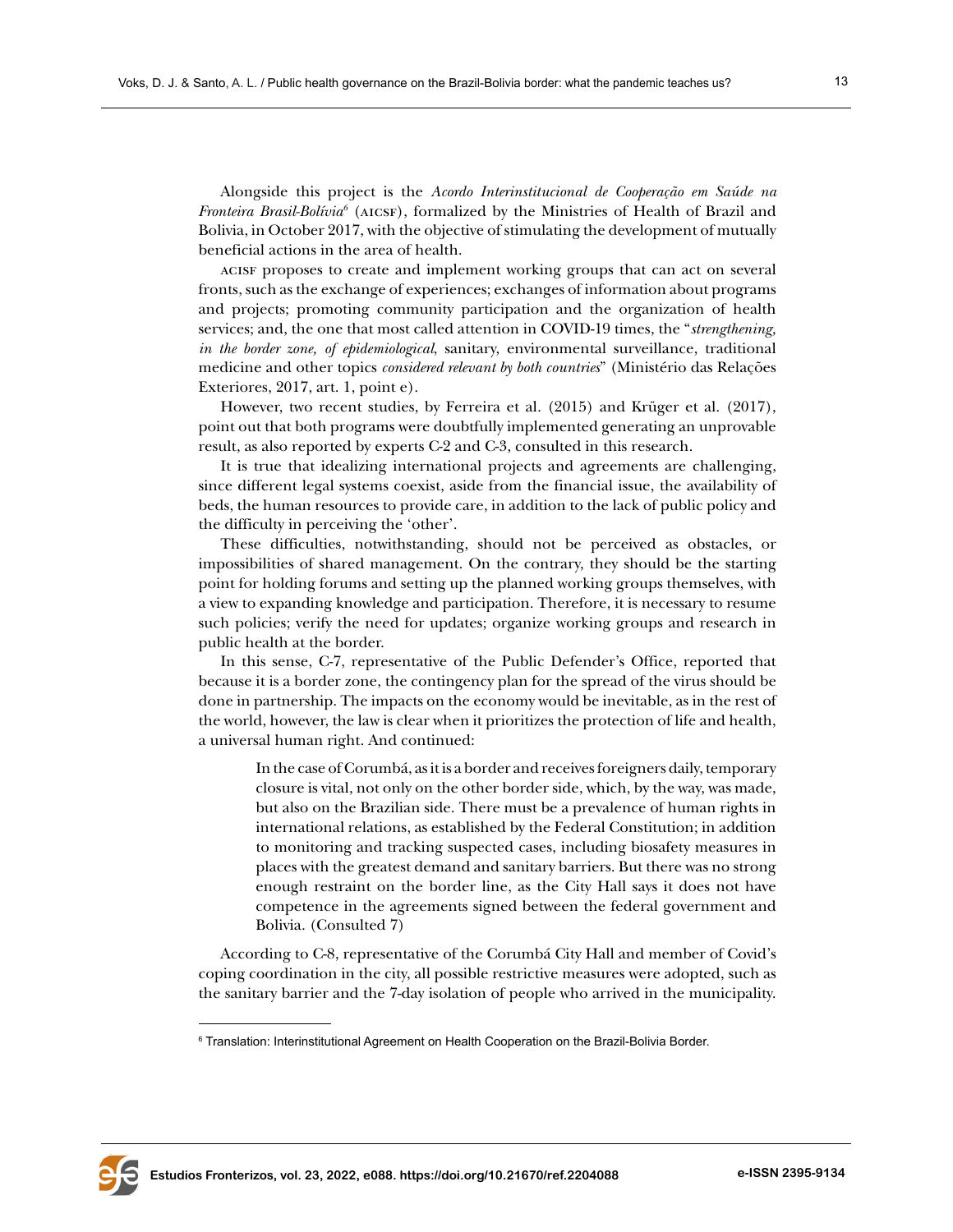In contrast, the reports of C-2; C-3; C-11 detail that the city was unable to operationalize this strategy, after all, most people were not contacted, due to the lack of professionals and technological resources to meet the demand; and, sometimes, the barriers were without agents for assistance. "Despite the guidelines of who regarding the pandemic, only time will tell if the measures taken were sufficient to delay the speed of the virus's spread among residents" (C-7).

Therefore, how defend Lascoumes & Le Galès (2012), a greater number of actors from different areas must participate in the elaboration of public policy. Indeed, the organizational intensity of civil society is very low at the border (Krüger et al., 2017). Thus, the formation of critical and self-critical conscience in the community is necessary for the group to understand, for example, that poverty is injustice and perceive the world before them (Demo, 1988). Then, the role of education emerges for the formation of participatory citizenship.

b) Educational actions, culture and xenophobia: There will be no integration and development if both countries do not face the existing cultural gap. Or, as argued by Dewey (1938), the only way for the public to discover its own identity is through educational reconstruction.

A citizen education would enable the subjects to recognize themselves as agents that transform their reality, perceiving the problems and mobilizing themselves to try to solve them. In this sense, a professor reported:

If certain problems affect both countries, such as COVID-19 or H1N1, the solutions need to be considered collectively. Now, what is least needed is frivolous, doubtful or disrespectful human life. An intercultural project to value and respect different cultures would help to overcome xenophobia and, perhaps, to strengthen ties to address border problems. (Consulted 10)

Programs such as the *Projeto Escola Intercultural Bilíngue de Fronteira*<sup>7</sup> (PEIBF), created in 2005, aim to promote exchanges between teachers from Mercosur countries (Ministério da Educação, n. d.). However, Krüger et al. (2017), acknowledged that there was an advance in education on this border, but an advance due to national programs, and not specific to peibf.

"Culture is an instrument of participation" (Demo, 1988, p. 55). Thus, teachers from the municipal school system (C-9; C-11), signaled "the need to reformulate school curricula, with a view to also addressing border issues in an intercultural perspective, seeking to value and respect the different cultures". This action can contribute to an expansion of the notion of citizenship and the formation of critical, autonomous and active subjects, ready to face the problems and challenges of the border cities.

It is also fruitful to reinforce the peibf; extension projects that prioritize cultural recognition and respect (aimed at reducing violence resulting from xenophobia); the expansion of the notion of citizenship; and the role of individuals in the political life of the border, so necessary for the integration and development of the region.



<sup>7</sup> Translation: Bilingual Intercultural School of Frontier Project.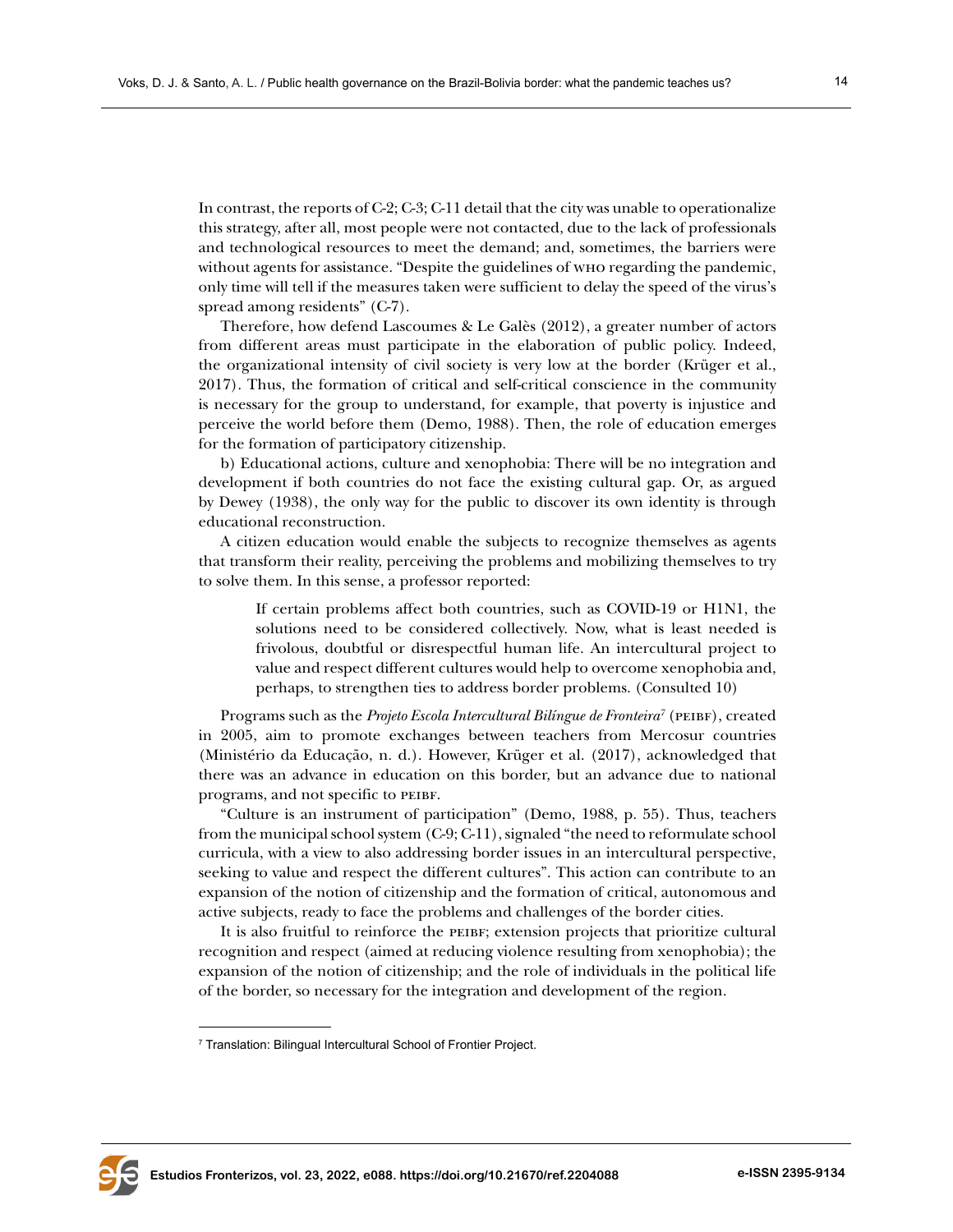c) The opinion of technical experts: The real chaos of public health in these cities and the slowness in the work of the State, show that COVID-19 launches clues about challenges, consequences and necessary future work.

In general, researchers in public management and public health at the border, health professionals (doctors and nurses) and social organizations that are dedicated to helping the poor (offering food and hygiene products) argue that, at first, there was a commitment and efforts to create measures to break the advance of COVID-19. However, as the contagion in the interior of Brazil did not occur in the same period of the big centers (for example in São Paulo), a discouragement and weakening in the adopted measures began.

Doctors and nurses who have been working on the front line of covid's confrontation in the region reported the fact that Corumbá does not have a large municipal clinical analysis center. In the city, the municipal laboratory performs blood, urine and feces tests. "Most complex exams, for the most part, are collected and transported to the capital, delaying a faster reading and prompt assistance" (C-4). They also signaled the lack of training, warning that, because it is a land border, "with or without a pandemic, there should be continuous biosafety training. This theme is addressed in the curriculum of any health professional, but many have never put it into practice" (C-5). This pandemic shows the need for training and a biosafety plan for both epidemics (*Zika* and *Chicungunha*) and pandemics (COVID-19).

This region presents an interesting panorama, because, on the one hand, it requires quick and ingenious interventions, where State participation is essential. On the other hand, it offers the dynamism of the border, several plural organizations (individuals, groups, associations, politicians, companies and others) that share a collective identity and, in networks, seek to reverse a certain public problem on this border, how to eradicate poverty; immigration and refugees and others<sup>8</sup>. "The mobilization of resources (human, financial or donations of food and hygiene products) occurs in an intense and fast way, allowing to assist several people and groups of families" (Consulted 12).

d) The lived border and the frontiers: The lived border, as discussed by Santo (2018), is the type of border that has more meaning for the society that is on the border, as it reflects and refers to their daily lives. In that sense, we talked to two victims of the virus.

The first report is that of a municipal public servant who, despite being away from her face-to-face activities, contracted COVID-19, supposedly, from her husband, who was not removed from his activities. "For me, social isolation is still the best prevention of a disease as mysterious as the coronavirus" (C-13). She also mentioned the quality of the health team, but that, with so much flexibility in the city (commerce and crowded streets), they end up in great demand due to the lack of a more rigid strategy by the city and awareness of the local population.

The lack of a strategy and rigidity in isolation was also pointed out by the second interviewee, from Corumbá, who lived with three family members and lost them all through COVID-19.



 $\mathrm{^8}$  An analysis and deepening of public problems in border zones and the emergence of organizations to tackle these problems can be found in Santo & Voks, 2021.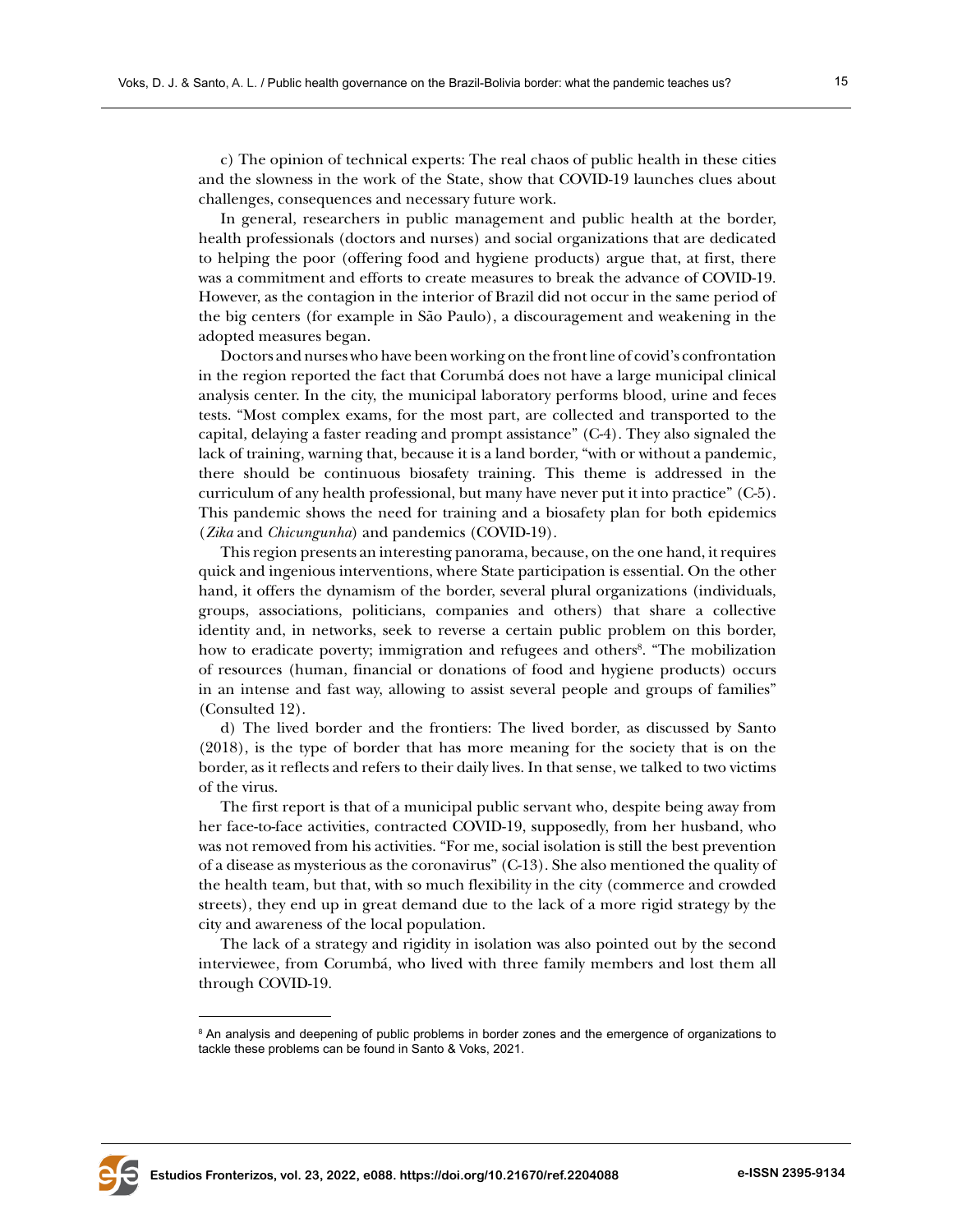Everything was so fast and in such a short time. One after another they were diagnosed positive and then passed away. The pain is incalculable, but, about the COVID-19 operation itself, it is being totally weak, almost nonexistent. There is a resistance to creating stricter measures and, for my part, I have doubts if all patients are being examined for the virus. (Consulted 14)

In both arguments, it was clear that the lack of a broad, transparent and participatory strategy is one of the main dilemmas with regard to the prevention of coronavirus. These are basic measures, which have been debated in all media for months and which still cost to be fulfilled here, and in Brazil as a whole.

e) For public health governance: Governance in the field of public health in this border zones were the focus of research by Costa et al. (2018), in which they analyzed the challenges of Dengue prevention and control. Interviewing 5 managers and 63 professionals from the *Santa Casa de Misericordia de Corumbá* (main public hospital unit on the border), the authors concluded that the difficulties of carrying out governance are linked to insufficient financial resources, difficulty in cross-border mobility, reduced border cooperation and the 'culture' of Bolivians.

This 'culture' was pointed out by the interviewees as being largely responsible for the difficulties in facing Dengue. However, Costa et al. (2018, p. 17), they very well pointed out that, "health professionals incorporate the discourse that Bolivians are associated with backwardness and poverty, therefore, with the binomial dirt/disease". What generates this perception of the Bolivian, creating the blame of the 'other', exempting the responsibilities of Brazilians. Thus, part of the Brazilian population on the Brazil-Bolivia border perceives the 'other' as a host, in the sense of Sayad (2004), ready to invade their system.

Even in the face of so much adversity, the researchers concluded that "the study reinforces the need for bilateral or multilateral cooperation for better health care in border territories" (Costa et al., 2018, p. 17). Furthermore, as a public health researcher reported:

It is necessary to investigate health on this frontier, in addition to public hospitals, after all, the number of Bolivians looking for the private health system in Corumbá, medical clinics and obstetrics; pharmacies; dentists; ophthalmologists; clinical analysis laboratories; others, are numerous, which inevitably ends up heating the local economy. Outside Brazilians looking for pharmacies and prosthetics in Bolivia (due to the price and the ease of purchasing some products) and even the public hospital in Puerto Suarez, after all, it is worth remembering that before the arrival of Cuban doctors in Brazil (Programa Mais Médicos<sup>9</sup>), they were already present in Bolivian cities, which led several Brazilians to seek treatment, consultation and even surgery in that country. (Consulted 3)

In addition to these formal dynamics in the area of health, the 'informal dynamics', those that are illegal for the State, but which in practice end up happening. This is the



<sup>9</sup> Translation: More Doctors Program. For more information, visit:<https://bit.ly/3noPeTc>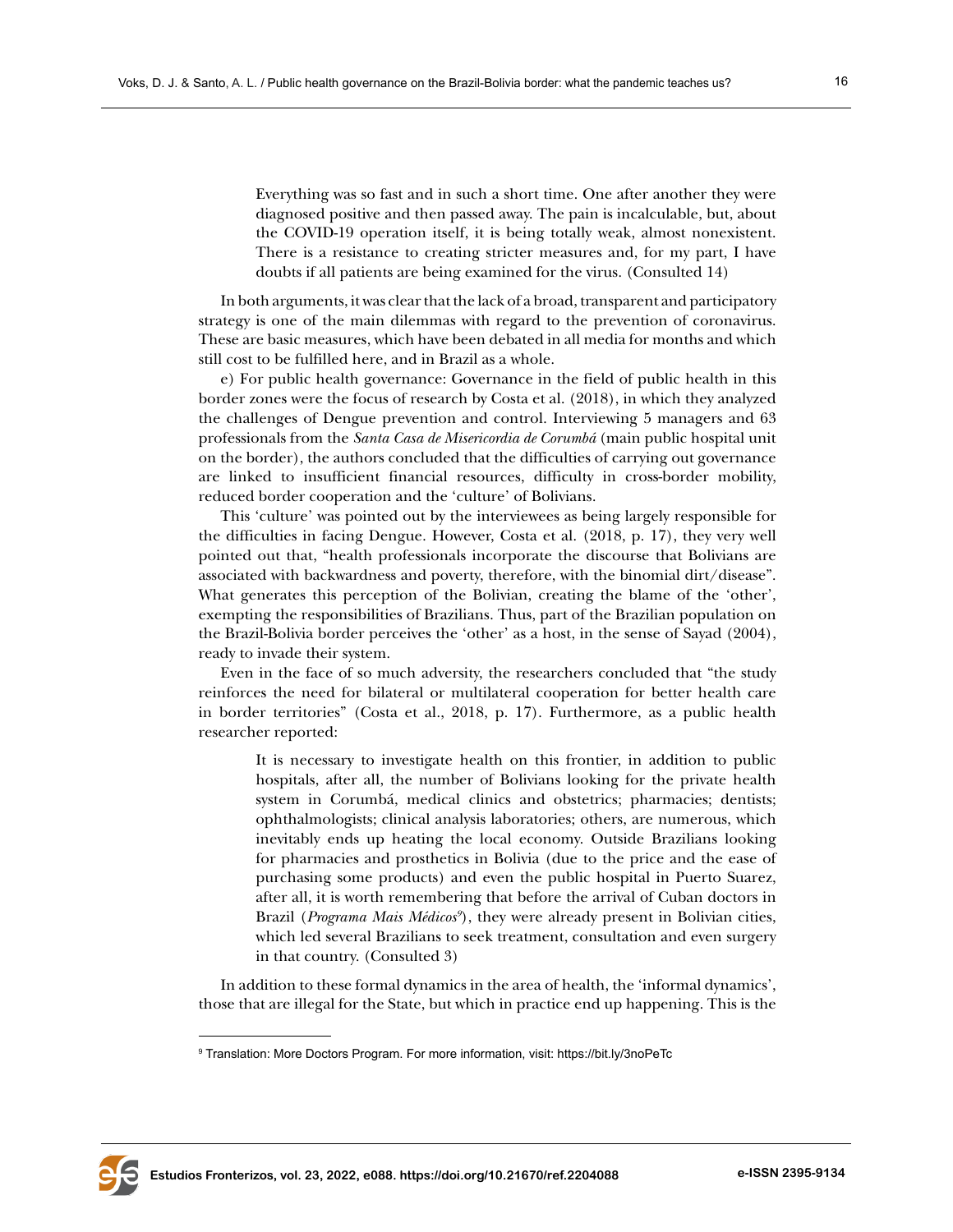case, as reported by C-1, "of Brazilian women who seek pharmacies in Puerto Quijarro and Puerto Suárez to perform abortions; and men and women who go to these same pharmacies to apply anabolic steroids and purchase illegal supplements in Brazil, in search of the perfect body". In other words, there are several dilemmas around health at the border that deserve to be treated and discussed more widely.

This plot signals the potential to idealize governance at the border. From public debate forums (Hermet, 2005), for example, the participation of individuals in the political arena could be guaranteed. In these spaces, they would have a chance to discuss the policy, in addition to designing, evaluating and implementing public policies. Examples, in this sense, exist, such as the response that civil society has been giving to confronting COVID-19 in other regions of Brazil (Andion, 2020).

# Conclusion<sup>10</sup>

In this study, we seek not only to present the importance of shared public health management for border zones, but also to reaffirm the urgency of this type of governance. Through John Dewey's notion of Community of Inquiry, we articulate different methodological sources to understand how to (re)think epidemiological surveillance services in border cities.

From the organization of the collected information, it is possible to infer that, in order to rethink the epidemiological surveillance services in health at the border, an initial path is to understand this network of cities (their territorialities). However, there will be no integration if both countries do not accept and face the existing cultural distance, including xenophobia, shown in journalistic articles, in the views of some residents and in other scientific works, and open themselves to new possibilities of shared management; in addition to a citizen education. In other words, it is necessary to intensify international cooperation, sharing the management, financing and implementation of these policies in border cities—and not just their creation.

We saw that public policies on these themes (integration and development; education and culture; public health) are even created, but not fulfilled and, in the case of the two public health policies analyzed (sis-Fronteira and AICSF), doubtfully implemented. Therefore, the main adversity, in our understanding, refers to the identification and articulation of the work of different actors on this border (universities, public bodies, social health organizations and other civil society initiatives), which gain importance and responsibility in times of crisis. They have numerous challenges, and range from assessing possible means of governance; demand the operationalization of existing public policies; vindicate their participation in the political arena, to the distribution of goods and services in support networks.



<sup>10</sup> Conclusive title inspired by the studies of Shields (2003), and the despicable argument of President Bolsonaro-"*So what? Am sorry. What do you want me to do?*" commenting on the number of deaths by Covid. See <https://bit.ly/3gXthYF>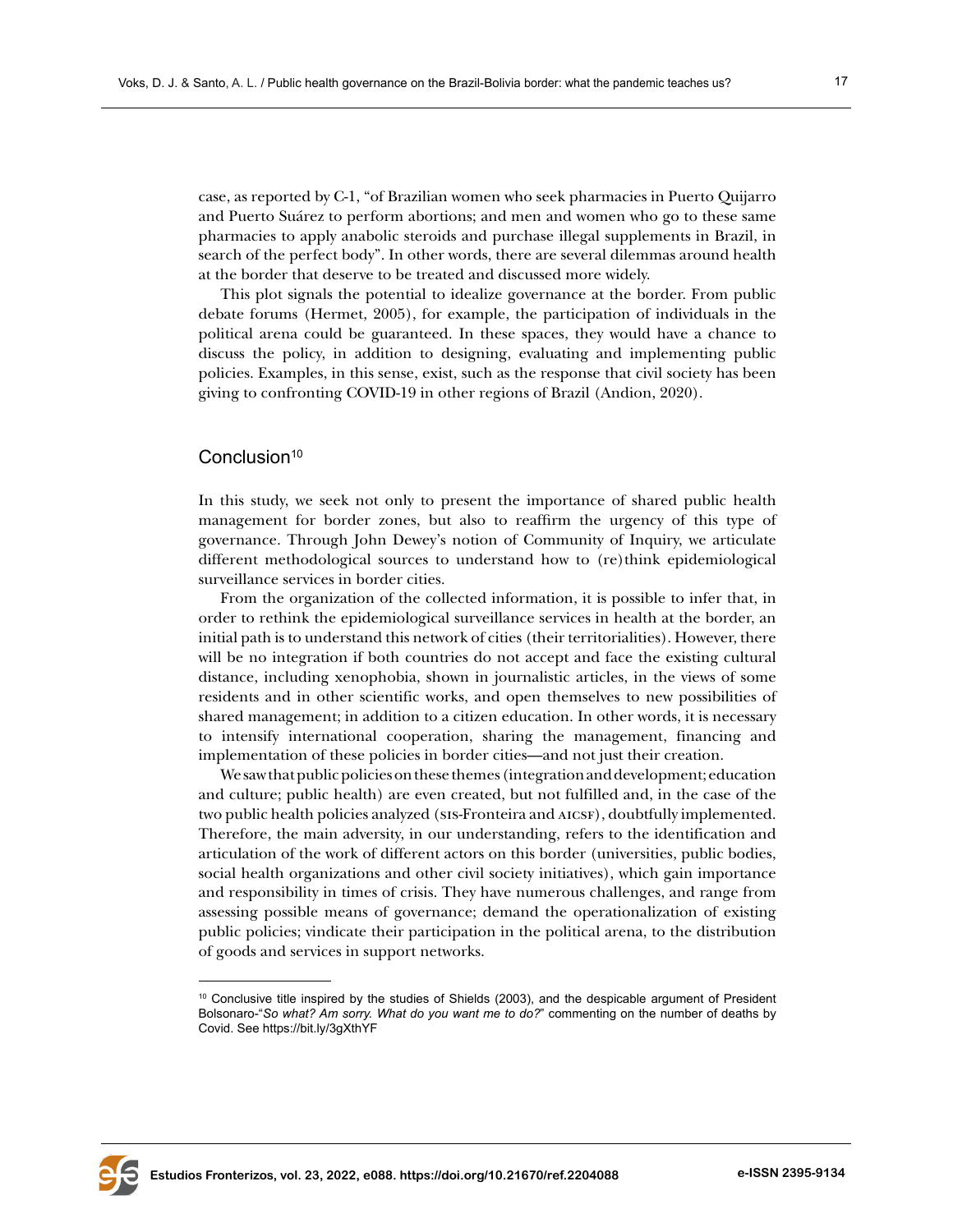Methodologically, as highlighted by Shields (2003), one can ask: so what? what is the pragmatist contribution of John Dewey's notion of community of inquiry? This study demonstrates that shared management is not just the celebration of cooperation and work agreements between heads of states. This type of management demands the participation of different actors in the territory, since once such public policies are created, they cease to be State properties and gain public interest from a network of actors-researchers; civil society organizations; local politicians; media; doctors; nurses and the population itself, who need this care. So, it is up to the State to promote progressive learning and the democratization of civil society participation, after all, shared management must be participatory, involving different members in its constitution and discussion, the Community of Inquiry.

We recognize that the information discussed in this study refers specifically to this spatial cut-out (Brazil-Bolivia border). However, the lessons learned around this case have a lot to teach us. In different border zones the virus changes, but the problem continues and the threat intensifies. The challenges of the COVID-19 pandemic are enormous, but they also offer a set of circumstances for looking at old problems in new ways, reaffirming the importance of science, governance and public health policy planning for border development and integration.

## References

- Alves, D. (2020, March 19). Operação policial detém em ônibus no MS suspeita de estar com coronavírus que fugiu de SP*. Jornal Midiamax.* <https://bit.ly/3epKZS8>
- Andion, C. (2020). Civil society mobilization in coping with the effects of COVID-19 in Brazil. *Brazilian Journal of Public Administration*. *54*(4), 1-16. [https://doi.](https://doi.org/10.1590/0034-761220200199x) [org/10.1590/0034-761220200199x](https://doi.org/10.1590/0034-761220200199x)
- Andion, C., Alperstedt, G. & Graeff, J. F. (2020). Social innovation ecosystems, sustainability, and democratic experimentation: a study in Florianopolis, Brazil. *Brazilian Journal of Public Administration, 54*(1), 181-200. [http://dx.doi.](http://dx.doi.org/10.1590/0034-761220180418x) [org/10.1590/0034-761220180418x](http://dx.doi.org/10.1590/0034-761220180418x)
- Avritzer, L. (2018). O pêndulo da democracia no Brasil: uma análise da crise 2013- 2018. *Novos Estudos Cebrap. 37*(2), 273-289. [https://doi.org/10.25091/](https://doi.org/10.25091/s01013300201800020006) [s01013300201800020006](https://doi.org/10.25091/s01013300201800020006)
- Avritzer, L. & Souza, C. (Eds.). (2013). *Conferências nacionais: atores, dinâmicas participativas e efetividade.* Ipea. [https://www.ipea.gov.br/portal/images/stories/PDFs/](https://www.ipea.gov.br/portal/images/stories/PDFs/livros/livros/livro_conferencias_nacionais.pdf) [livros/livros/livro\\_conferencias\\_nacionais.pdf](https://www.ipea.gov.br/portal/images/stories/PDFs/livros/livros/livro_conferencias_nacionais.pdf)
- Boltanski, L. & Thévenot, L. (2006). *On justification: economies of worth*. Princeton University Press.
- Cabral, L. (2020, March 12). Em dois dias, focos de queimadas triplicaram em Corumbá; NASA capta imagens de fogo no Pantanal. *Diário Corumbaense.* [https://bit.](https://bit.ly/2VHsgdJ) [ly/2VHsgdJ](https://bit.ly/2VHsgdJ)
- Cavalcante, G. (2020, February 7). Com duas mortes e mais de 1 400 notificações, Corumbá enfrenta caos devido à dengue. *Jornal Midiamax.* <https://bit.ly/2yq22nS>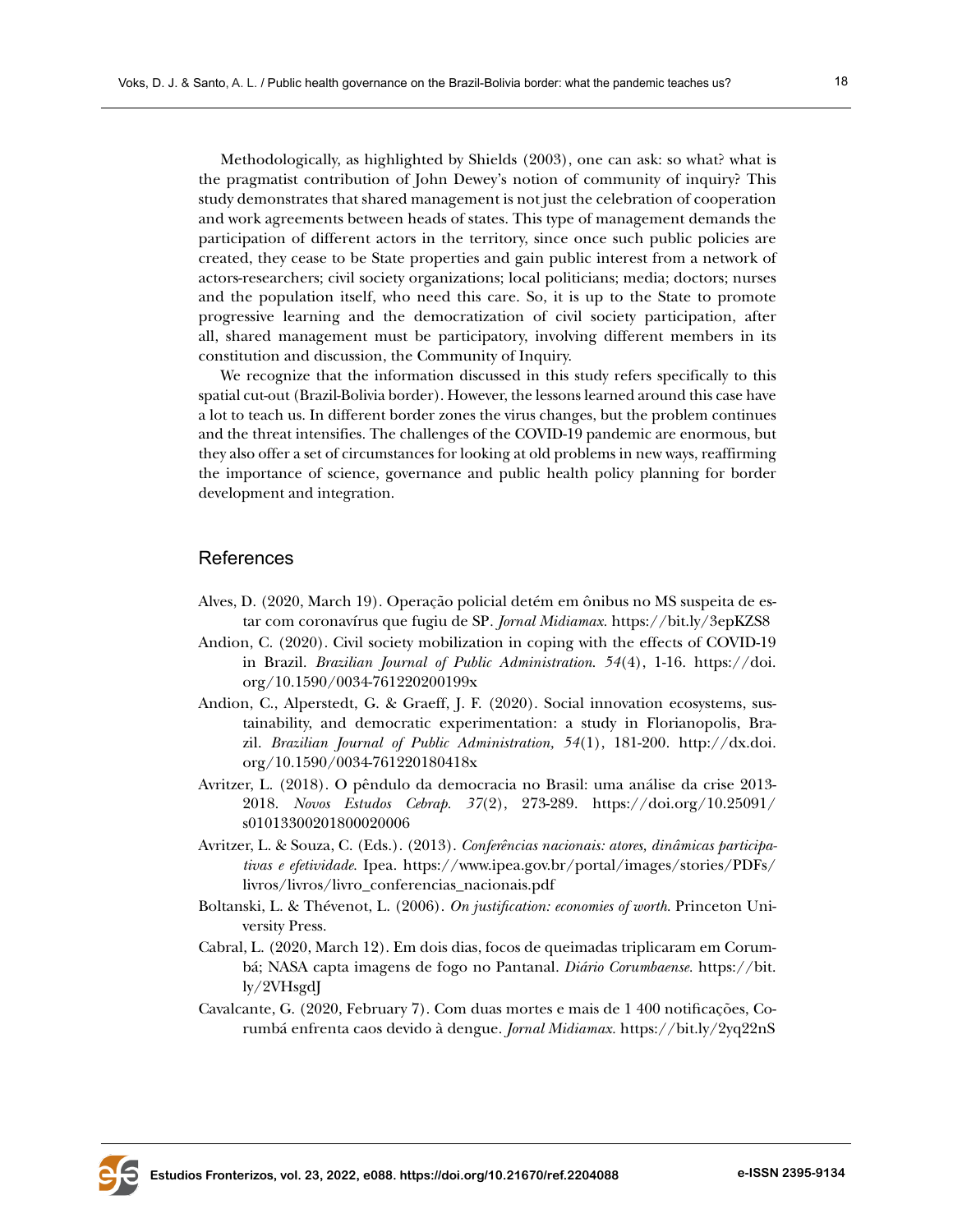- Cefaï, D. (2007). *Porquoi se mobilise-t-on? Les théories de l'action collective.* Editions La Découverte.
- Cefaï, D. (2009). Como nos mobilizamos? A contribuição de uma abordagem pragmatista para a sociologia da ação coletiva. *Dilemas*. *Revista de Estudos de Conflitos e Controle Social*, *2*(4), 11-48. <https://bit.ly/34gYfGe>
- Cefaï, D. & Terzi, C. (Eds.). (2012). *L'expérience des problèmes publics* (Raisons pratiques, 22)*.* Éditions ehess.
- Coronavirus Brasil. (2020). *COVID19. Painel* c*oronavírus.* <https://bit.ly/35qXG0M>
- Costa, E. M., Costa, E. A. & Cunha, R. V. (2018). Desafios da prevenção e controle da dengue na fronteira Brasil/Bolívia: representações sociais de gestores e profissionais da saúde. *Physis*, *Revista de Saúde Coletiva, 28*(4), 1-21. [https://doi.](https://doi.org/10.1590/S0103-73312018280415) [org/10.1590/S0103-73312018280415](https://doi.org/10.1590/S0103-73312018280415)
- Dantas, C. (2019, August 19). Queimadas aumentam 82% em relação ao mesmo período de 2018. *G1.* <https://glo.bo/3m6SzYS>
- Demo, P. (1988). *Participação é conquista.* Cortez.
- Dewey, J. (1927). *The public and its problems.* Swallow Press.
- Dewey, J. (1938). *Logic*. *The theory of inquiry.* Holt, Rinehart & Wiston.
- Dewey, J. (2011). *Reconstrução em filosofia.* Ícone.
- Enjolras, B. (2008). *Governance and general interest in social and health services.* Editions Peter Lang.
- Ferreira, C. M., Mariani, M. & Oliveira Neto, A. F. (2015). O projeto sistema integrado de saúde das fronteiras em Corumbá-MS, Brasil. *Revista GeoPantanal, 10*(18), 71-92.<https://bit.ly/3pV2XUC>
- Freire, P. (1987). *Pedagogia do oprimido*. Paz e Terra.
- Frias, S. (2020, May 3). MS tem o terceiro pior índice de isolamento social do País. *Campo Grande News.* <https://bit.ly/328dYaG>
- G1. (2020, July 3). Bolivianos se arriscam por rotas clandestinas para conseguir atendimento médico no Brasil. *Jornal Nacional.* <https://glo.bo/3ekToGD>
- Gaudin, J-P. (2002). *Pourquoi la gouvernance?* Presse des Sciences Po.
- Hermet, G. (2005). La gouvernance serait-elle le nom de l'après-démocratie? L'inlassable quête du pluralisme limité. In G. Hermet, A. Kazancigil, & J-F. Prud'homme. *La gouvernance: un concept et ses applications* (pp. 17-47). Éditions Karthala.
- Krüger, C., Dantas, M. K., Castro, J. M., Passador, C. S. & Caldana, A. C. (2017). Análise das políticas públicas para o desenvolvimento da faixa de fronteira brasileira. *Ambiente & Sociedade*, *20*(4), 41-62. [https://doi.org/10.1590/1809-4422aso](https://doi.org/10.1590/1809-4422asoc0005r1v2042017)[c0005r1v2042017](https://doi.org/10.1590/1809-4422asoc0005r1v2042017)
- Lascoumes, P. & Le Galès, P. (2012). *Sociologia da ação pública.* Edufal.
- Melo, T. (2020, March 28). Com 10 leitos de UTI, hospital pode ficar sobrecarregado com pacientes da Bolívia. *Jornal Midiamax.* <https://bit.ly/3cv7cxY>
- Ministério da Educação. (n. d.). Escola de Fronteira reúne cinco países. [https://bit.](https://bit.ly/33dL1ch) [ly/33dL1ch](https://bit.ly/33dL1ch)

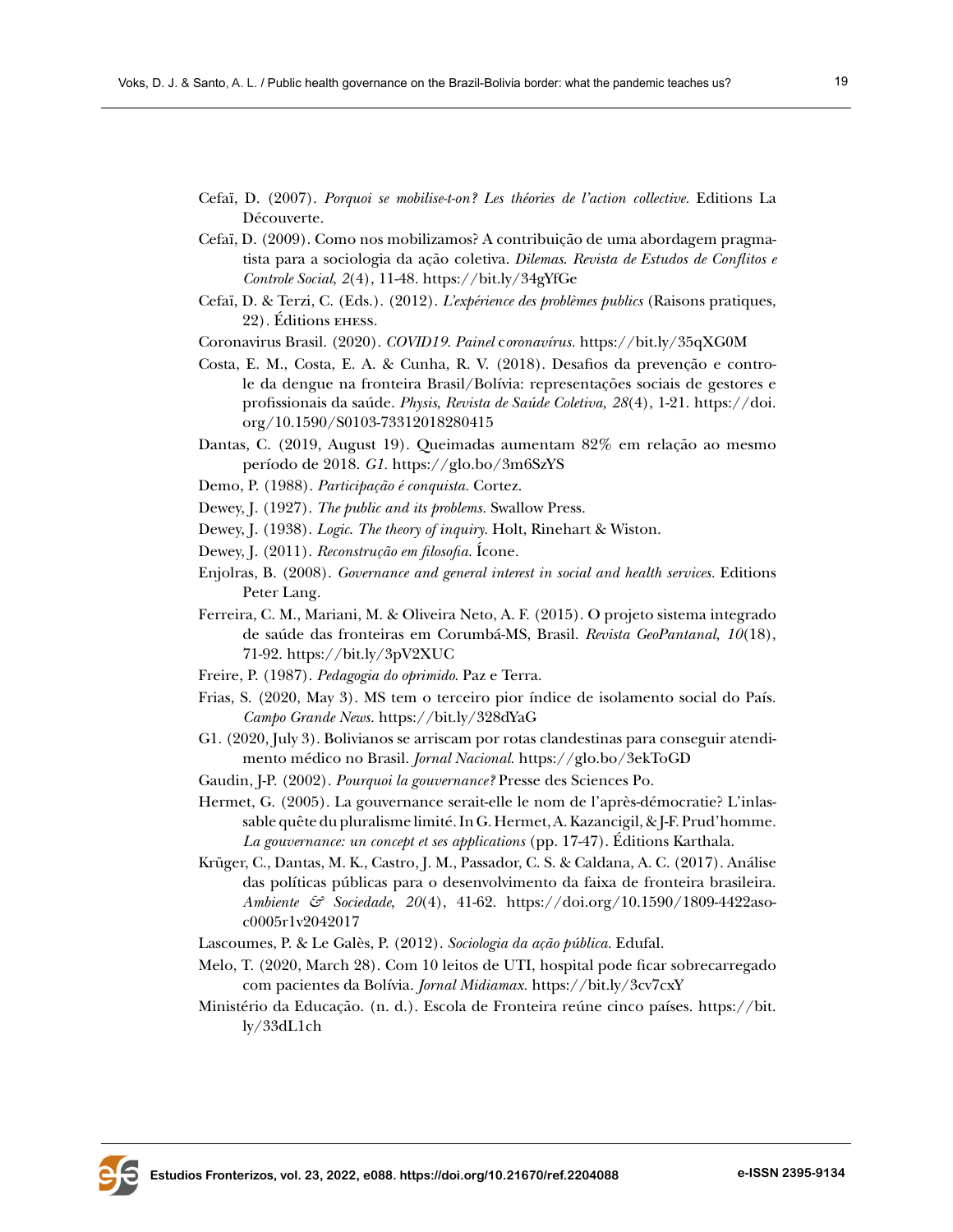- Ministério das Relações Exteriores. (2017). *Acordo Interinstitucional Internacional Subscrito entre o Ministério da Saúde da República Federativa do Brasil e o Ministério da Saúde do Estado Plurinacional da Bolívia em Matéria de Cooperação em Saúde na Fronteira*. Brasil Governo Federal.<https://bit.ly/3CaHz3c>
- Santo, A. L. (2018). O uso de fotografias e vídeos em pesquisa qualitativa: em busca de um novo olhar sobre os territórios fronteiriços. *Revista Adm.Made, 22*(2), 3-34. <http://dx.doi.org/10.21714/2237-51392018v22n2p013034>
- Santo, A. L., Costa, E. A. & Benedetti, A. (2017). Possibilidades de gestão compartilhada de territórios fronteiriços: reflexões a partir das feiras livres de Corumbá, Brasil. *Revista Espacios, 38*(17), 30-45.<https://bit.ly/3yHzrVO>
- Santo, A. L. & Voks, D. (2020). Contribuição da teoria da dádiva para os estudos territoriais. *Desenvolvimento em Questão, 18*(53), 1-23. [https://doi.org/10.21527/2237-](https://doi.org/10.21527/2237-6453.2020.53.72-90) [6453.2020.53.72-90](https://doi.org/10.21527/2237-6453.2020.53.72-90)
- Santo, A. L. & Voks, D. (2021). Rethinking border studies: participation and social innovation in border zone development. *Organizations & Society, 28*(99), 862-889. <https://doi.org/10.1590/1984-92302021v28n9906EN>
- Sayad, A. (2004). *The suffering of the immigrant.* Polity Press.
- Shields, P. (2003). The community of inquiry: classical pragmatism and public administration. *Administration & Society, 35*(5), 510-538. [https://doi.](https://doi.org/10.1177%2F0095399703256160) [org/10.1177%2F0095399703256160](https://doi.org/10.1177%2F0095399703256160)
- Sousa, G. (2020a, April 3). Grupo de 700 brasileiros residentes na Bolívia serão repatriados ao país nos próximos dias. *Capital do Pantanal.* <https://bit.ly/3csCLbq>
- Sousa, G. (2020b, March 19). Polícia e militares ocupam ruas da Bolívia para fazer valer quarentena de combate ao Coronavírus. *Capital do Pantanal.* [https://bit.](https://bit.ly/32glsJ3) [ly/32glsJ3](https://bit.ly/32glsJ3)
- Thoenig, J-C. (2008). Territorial institutions. In S. A. Binder, R. A. W. Rhodes & B. A. Rockman (Eds.), *The Oxford handbook of political institutions* (pp. 281-302). Oxford University Press.